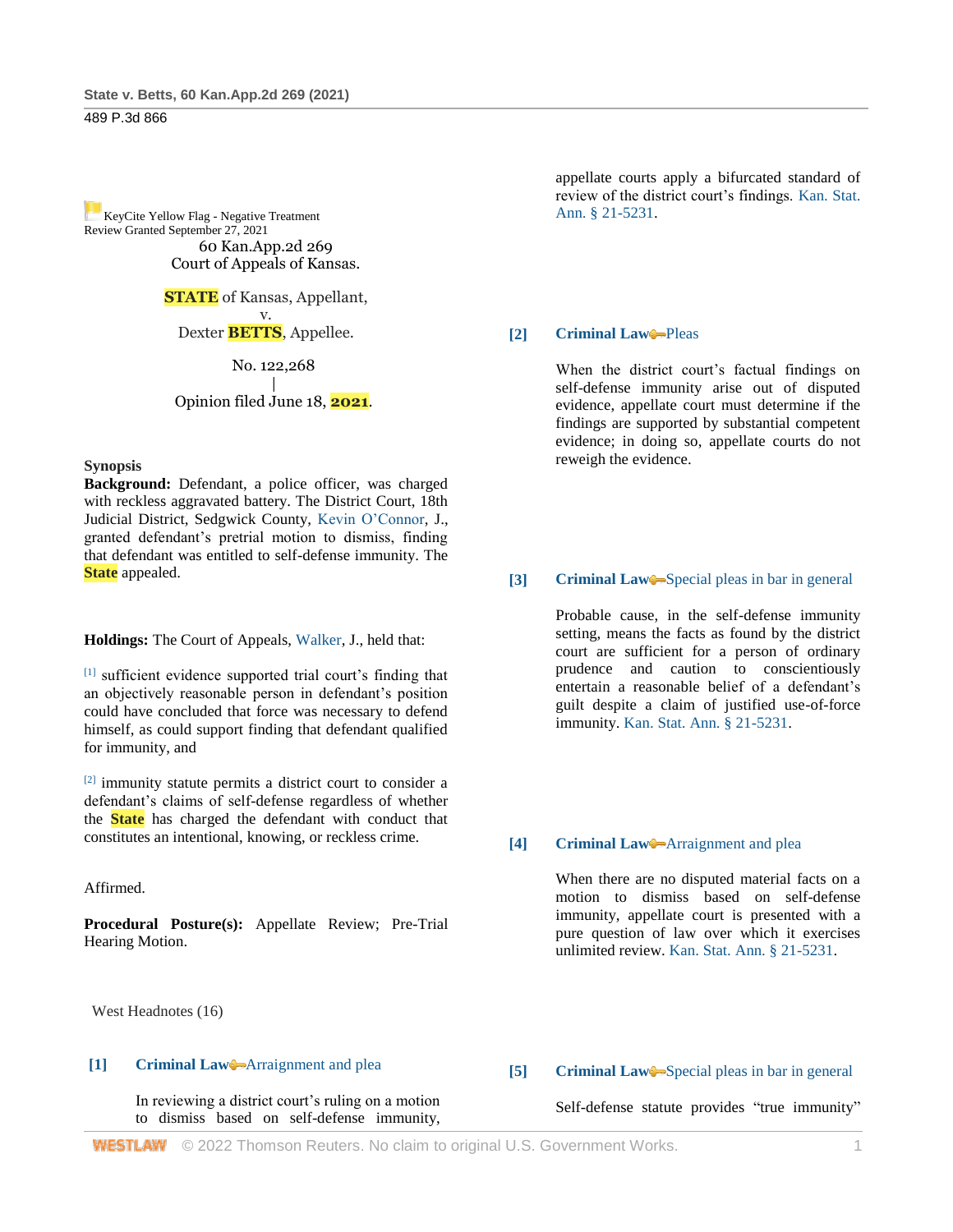that prevents the **State** from criminally prosecuting individuals who are justified in their use of force. [Kan. Stat. Ann. § 21-5231.](http://www.westlaw.com/Link/Document/FullText?findType=L&pubNum=1001553&cite=KSSTS21-5231&originatingDoc=I18388680d05411eb9f77ad1f6b0f4bfb&refType=LQ&originationContext=document&vr=3.0&rs=cblt1.0&transitionType=DocumentItem&contextData=(sc.Search))

#### **[6] [Criminal Law](http://www.westlaw.com/Browse/Home/KeyNumber/110/View.html?docGuid=I18388680d05411eb9f77ad1f6b0f4bfb&originationContext=document&vr=3.0&rs=cblt1.0&transitionType=DocumentItem&contextData=(sc.Search))**—[Special pleas in bar in general](http://www.westlaw.com/Browse/Home/KeyNumber/110k286/View.html?docGuid=I18388680d05411eb9f77ad1f6b0f4bfb&originationContext=document&vr=3.0&rs=cblt1.0&transitionType=DocumentItem&contextData=(sc.Search))

When a defendant files a motion to dismiss based on self-defense immunity from criminal prosecution, the burden is then placed on the **State** to produce evidence establishing probable cause that the defendant's use of force was not statutorily justified. [Kan. Stat. Ann. § 21-5231.](http://www.westlaw.com/Link/Document/FullText?findType=L&pubNum=1001553&cite=KSSTS21-5231&originatingDoc=I18388680d05411eb9f77ad1f6b0f4bfb&refType=LQ&originationContext=document&vr=3.0&rs=cblt1.0&transitionType=DocumentItem&contextData=(sc.Search))

## **[7] [Criminal Law](http://www.westlaw.com/Browse/Home/KeyNumber/110/View.html?docGuid=I18388680d05411eb9f77ad1f6b0f4bfb&originationContext=document&vr=3.0&rs=cblt1.0&transitionType=DocumentItem&contextData=(sc.Search))** [Special pleas in bar in general](http://www.westlaw.com/Browse/Home/KeyNumber/110k286/View.html?docGuid=I18388680d05411eb9f77ad1f6b0f4bfb&originationContext=document&vr=3.0&rs=cblt1.0&transitionType=DocumentItem&contextData=(sc.Search))

When evaluating a claim of self-defense immunity from criminal prosecution, the district court must consider the totality of the circumstances, weigh the evidence before it without deference to the **State**, and determine whether the **State** has carried its burden to establish probable cause that the defendant's use of force was not statutorily justified. [Kan. Stat.](http://www.westlaw.com/Link/Document/FullText?findType=L&pubNum=1001553&cite=KSSTS21-5231&originatingDoc=I18388680d05411eb9f77ad1f6b0f4bfb&refType=LQ&originationContext=document&vr=3.0&rs=cblt1.0&transitionType=DocumentItem&contextData=(sc.Search))  [Ann. § 21-5231.](http://www.westlaw.com/Link/Document/FullText?findType=L&pubNum=1001553&cite=KSSTS21-5231&originatingDoc=I18388680d05411eb9f77ad1f6b0f4bfb&refType=LQ&originationContext=document&vr=3.0&rs=cblt1.0&transitionType=DocumentItem&contextData=(sc.Search))

# **[8] [Criminal Law](http://www.westlaw.com/Browse/Home/KeyNumber/110/View.html?docGuid=I18388680d05411eb9f77ad1f6b0f4bfb&originationContext=document&vr=3.0&rs=cblt1.0&transitionType=DocumentItem&contextData=(sc.Search))** [Special pleas in bar in general](http://www.westlaw.com/Browse/Home/KeyNumber/110k286/View.html?docGuid=I18388680d05411eb9f77ad1f6b0f4bfb&originationContext=document&vr=3.0&rs=cblt1.0&transitionType=DocumentItem&contextData=(sc.Search))

District courts follow a two-step process when making the probable cause determination on a pretrial self-defense immunity motion: first, the district court makes factual findings based on stipulations from the parties and the evidence presented, along with reasonable inferences drawn from them, and as part of the first step, the district courts must resolve evidentiary conflicts in favor of one party or the other; second, the district court must then reach a legal conclusion as to whether the **State** has met its probable cause burden based on its factual findings. [Kan. Stat. Ann. § 21-5231.](http://www.westlaw.com/Link/Document/FullText?findType=L&pubNum=1001553&cite=KSSTS21-5231&originatingDoc=I18388680d05411eb9f77ad1f6b0f4bfb&refType=LQ&originationContext=document&vr=3.0&rs=cblt1.0&transitionType=DocumentItem&contextData=(sc.Search))

## **[9] [Assault and Battery](http://www.westlaw.com/Browse/Home/KeyNumber/37/View.html?docGuid=I18388680d05411eb9f77ad1f6b0f4bfb&originationContext=document&vr=3.0&rs=cblt1.0&transitionType=DocumentItem&contextData=(sc.Search))** Danger and [apprehension of danger](http://www.westlaw.com/Browse/Home/KeyNumber/37k179/View.html?docGuid=I18388680d05411eb9f77ad1f6b0f4bfb&originationContext=document&vr=3.0&rs=cblt1.0&transitionType=DocumentItem&contextData=(sc.Search)) **[Criminal Law](http://www.westlaw.com/Browse/Home/KeyNumber/110/View.html?docGuid=I18388680d05411eb9f77ad1f6b0f4bfb&originationContext=document&vr=3.0&rs=cblt1.0&transitionType=DocumentItem&contextData=(sc.Search))** [Special pleas in bar in general](http://www.westlaw.com/Browse/Home/KeyNumber/110k286/View.html?docGuid=I18388680d05411eb9f77ad1f6b0f4bfb&originationContext=document&vr=3.0&rs=cblt1.0&transitionType=DocumentItem&contextData=(sc.Search))

Sufficient evidence supported trial court's finding that an objectively reasonable person in defendant's position could have concluded that force was necessary to defend himself, as could support finding that defendant, a police officer who was charged with reckless aggravated battery after a young girl was injured by ricocheted bullets fired by defendant as he was being attacked by a **dog**, qualified for immunity from criminal prosecution based on self-defense; defendant's body camera footage showed a pit bull barking and advancing toward defendant, and police lieutenant testified that police department policy authorized the use of force in self-defense against animals and that it was not uncommon for an officer to use their weapon against a **dog**. [Kan. Stat. Ann. §§ 21-5222,](http://www.westlaw.com/Link/Document/FullText?findType=L&pubNum=1001553&cite=KSSTS21-5222&originatingDoc=I18388680d05411eb9f77ad1f6b0f4bfb&refType=LQ&originationContext=document&vr=3.0&rs=cblt1.0&transitionType=DocumentItem&contextData=(sc.Search)) [21-5231.](http://www.westlaw.com/Link/Document/FullText?findType=L&pubNum=1001553&cite=KSSTS21-5231&originatingDoc=I18388680d05411eb9f77ad1f6b0f4bfb&refType=LQ&originationContext=document&vr=3.0&rs=cblt1.0&transitionType=DocumentItem&contextData=(sc.Search))

# **[10] [Assault and Battery](http://www.westlaw.com/Browse/Home/KeyNumber/37/View.html?docGuid=I18388680d05411eb9f77ad1f6b0f4bfb&originationContext=document&vr=3.0&rs=cblt1.0&transitionType=DocumentItem&contextData=(sc.Search))** Danger and [apprehension of danger](http://www.westlaw.com/Browse/Home/KeyNumber/37k179/View.html?docGuid=I18388680d05411eb9f77ad1f6b0f4bfb&originationContext=document&vr=3.0&rs=cblt1.0&transitionType=DocumentItem&contextData=(sc.Search))

In a self-defense context, a two-prong test applies when a defendant uses deadly force: the first prong is subjective and requires a showing that the defendant sincerely and honestly believed it was necessary to use deadly force to protect the defendant or a third person; the second prong is objective and requires a showing that a reasonable person in the defendant's circumstances would have perceived as necessary the use of deadly force to prevent imminent death or great bodily injury to the defendant or a third person. [Kan. Stat. Ann.](http://www.westlaw.com/Link/Document/FullText?findType=L&pubNum=1001553&cite=KSSTS21-5222&originatingDoc=I18388680d05411eb9f77ad1f6b0f4bfb&refType=SP&originationContext=document&vr=3.0&rs=cblt1.0&transitionType=DocumentItem&contextData=(sc.Search)#co_pp_a83b000018c76)  [§ 21-5222\(b\).](http://www.westlaw.com/Link/Document/FullText?findType=L&pubNum=1001553&cite=KSSTS21-5222&originatingDoc=I18388680d05411eb9f77ad1f6b0f4bfb&refType=SP&originationContext=document&vr=3.0&rs=cblt1.0&transitionType=DocumentItem&contextData=(sc.Search)#co_pp_a83b000018c76)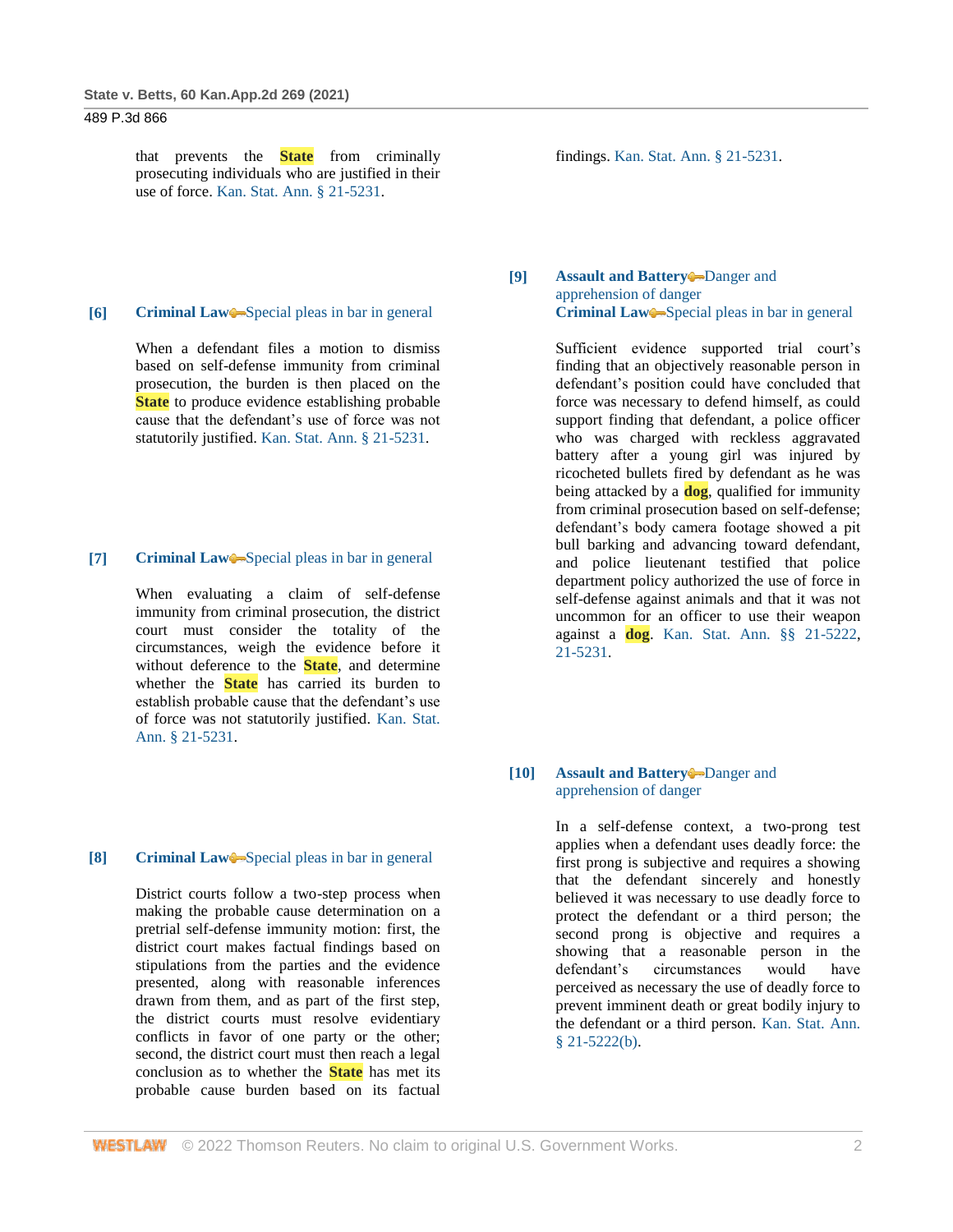## **[11] [Assault and Battery](http://www.westlaw.com/Browse/Home/KeyNumber/37/View.html?docGuid=I18388680d05411eb9f77ad1f6b0f4bfb&originationContext=document&vr=3.0&rs=cblt1.0&transitionType=DocumentItem&contextData=(sc.Search))** Particular items or [objects](http://www.westlaw.com/Browse/Home/KeyNumber/37k135/View.html?docGuid=I18388680d05411eb9f77ad1f6b0f4bfb&originationContext=document&vr=3.0&rs=cblt1.0&transitionType=DocumentItem&contextData=(sc.Search))

Depending on the manner in which it behaves, a **dog** may be considered a deadly weapon. [Kan.](http://www.westlaw.com/Link/Document/FullText?findType=L&pubNum=1001553&cite=KSSTS21-5222&originatingDoc=I18388680d05411eb9f77ad1f6b0f4bfb&refType=SP&originationContext=document&vr=3.0&rs=cblt1.0&transitionType=DocumentItem&contextData=(sc.Search)#co_pp_a83b000018c76)  [Stat. Ann. § 21-5222\(b\).](http://www.westlaw.com/Link/Document/FullText?findType=L&pubNum=1001553&cite=KSSTS21-5222&originatingDoc=I18388680d05411eb9f77ad1f6b0f4bfb&refType=SP&originationContext=document&vr=3.0&rs=cblt1.0&transitionType=DocumentItem&contextData=(sc.Search)#co_pp_a83b000018c76)

# [12] **[Criminal Law](http://www.westlaw.com/Browse/Home/KeyNumber/110/View.html?docGuid=I18388680d05411eb9f77ad1f6b0f4bfb&originationContext=document&vr=3.0&rs=cblt1.0&transitionType=DocumentItem&contextData=(sc.Search))** [Special pleas in bar in general](http://www.westlaw.com/Browse/Home/KeyNumber/110k286/View.html?docGuid=I18388680d05411eb9f77ad1f6b0f4bfb&originationContext=document&vr=3.0&rs=cblt1.0&transitionType=DocumentItem&contextData=(sc.Search))

Self-defense and immunity based on self-defense are distinct concepts, and the distinction between the two concepts is effectively lost if a case is erroneously permitted to go to trial; since self-defense immunity statute confers true immunity, district courts evaluating claims of immunity must perform a procedural gatekeeping function and prevent cases where defendants qualify for immunity from going to trial. [Kan. Stat. Ann. § 21-5231.](http://www.westlaw.com/Link/Document/FullText?findType=L&pubNum=1001553&cite=KSSTS21-5231&originatingDoc=I18388680d05411eb9f77ad1f6b0f4bfb&refType=LQ&originationContext=document&vr=3.0&rs=cblt1.0&transitionType=DocumentItem&contextData=(sc.Search))

# [13] **[Criminal Law](http://www.westlaw.com/Browse/Home/KeyNumber/110/View.html?docGuid=I18388680d05411eb9f77ad1f6b0f4bfb&originationContext=document&vr=3.0&rs=cblt1.0&transitionType=DocumentItem&contextData=(sc.Search))** [Special pleas in bar in general](http://www.westlaw.com/Browse/Home/KeyNumber/110k286/View.html?docGuid=I18388680d05411eb9f77ad1f6b0f4bfb&originationContext=document&vr=3.0&rs=cblt1.0&transitionType=DocumentItem&contextData=(sc.Search))

To qualify for self-defense immunity from criminal prosecution, a defendant must have the ability to claim self-defense as defined by statute; the district court must then determine whether the use of force by the defendant seeking immunity is justified or unjustified. [Kan. Stat. Ann. §§ 21-5222,](http://www.westlaw.com/Link/Document/FullText?findType=L&pubNum=1001553&cite=KSSTS21-5222&originatingDoc=I18388680d05411eb9f77ad1f6b0f4bfb&refType=LQ&originationContext=document&vr=3.0&rs=cblt1.0&transitionType=DocumentItem&contextData=(sc.Search)) [21-5231.](http://www.westlaw.com/Link/Document/FullText?findType=L&pubNum=1001553&cite=KSSTS21-5231&originatingDoc=I18388680d05411eb9f77ad1f6b0f4bfb&refType=LQ&originationContext=document&vr=3.0&rs=cblt1.0&transitionType=DocumentItem&contextData=(sc.Search))

# **[14] [Assault and Battery](http://www.westlaw.com/Browse/Home/KeyNumber/37/View.html?docGuid=I18388680d05411eb9f77ad1f6b0f4bfb&originationContext=document&vr=3.0&rs=cblt1.0&transitionType=DocumentItem&contextData=(sc.Search))** Danger and [apprehension of danger](http://www.westlaw.com/Browse/Home/KeyNumber/37k179/View.html?docGuid=I18388680d05411eb9f77ad1f6b0f4bfb&originationContext=document&vr=3.0&rs=cblt1.0&transitionType=DocumentItem&contextData=(sc.Search))

A defendant is only criminally liable for excessive force if self-defense is first found to exist.

# **[15] [Criminal Law](http://www.westlaw.com/Browse/Home/KeyNumber/110/View.html?docGuid=I18388680d05411eb9f77ad1f6b0f4bfb&originationContext=document&vr=3.0&rs=cblt1.0&transitionType=DocumentItem&contextData=(sc.Search))** [Special pleas in bar in general](http://www.westlaw.com/Browse/Home/KeyNumber/110k286/View.html?docGuid=I18388680d05411eb9f77ad1f6b0f4bfb&originationContext=document&vr=3.0&rs=cblt1.0&transitionType=DocumentItem&contextData=(sc.Search))

At hearing on immunity from criminal prosecution, where defendant claims self-defense, a district court must carefully consider evidence of self-defense to determine if the force was or was not justifiable, in order to get the full picture; if it was not, then the **State** should be able to defeat the motion, but if it was justifiable, the immunity motion may have merit. [Kan. Stat. Ann. § 21-5231.](http://www.westlaw.com/Link/Document/FullText?findType=L&pubNum=1001553&cite=KSSTS21-5231&originatingDoc=I18388680d05411eb9f77ad1f6b0f4bfb&refType=LQ&originationContext=document&vr=3.0&rs=cblt1.0&transitionType=DocumentItem&contextData=(sc.Search))

## **[16] [Criminal Law](http://www.westlaw.com/Browse/Home/KeyNumber/110/View.html?docGuid=I18388680d05411eb9f77ad1f6b0f4bfb&originationContext=document&vr=3.0&rs=cblt1.0&transitionType=DocumentItem&contextData=(sc.Search))**—[Special pleas in bar in general](http://www.westlaw.com/Browse/Home/KeyNumber/110k286/View.html?docGuid=I18388680d05411eb9f77ad1f6b0f4bfb&originationContext=document&vr=3.0&rs=cblt1.0&transitionType=DocumentItem&contextData=(sc.Search))

In the context of a claim of self-defense immunity from criminal prosecution, **state** law permits a district court to consider a defendant's claims of self-defense regardless of whether the **State** has charged the defendant with conduct that constitutes an intentional, knowing, or reckless crime. [Kan. Stat. Ann. § 21-5231.](http://www.westlaw.com/Link/Document/FullText?findType=L&pubNum=1001553&cite=KSSTS21-5231&originatingDoc=I18388680d05411eb9f77ad1f6b0f4bfb&refType=LQ&originationContext=document&vr=3.0&rs=cblt1.0&transitionType=DocumentItem&contextData=(sc.Search))

#### **\*867** *Syllabus by the Court*

1. When evaluating a motion for immunity on the basis of self-defense pursuant to [K.S.A. 2020 Supp. 21-5231,](http://www.westlaw.com/Link/Document/FullText?findType=L&pubNum=1001553&cite=KSSTS21-5231&originatingDoc=I18388680d05411eb9f77ad1f6b0f4bfb&refType=LQ&originationContext=document&vr=3.0&rs=cblt1.0&transitionType=DocumentItem&contextData=(sc.Search)) a district court must consider the totality of circumstances, weigh the evidence presented without deference to the **State**, and determine whether the **State** established probable cause that a defendant's use of force was not statutorily justified.

2. Probable cause, in the self-defense immunity setting, means the facts as found by the district court are sufficient for a person of ordinary prudence and caution to conscientiously entertain a reasonable belief of a defendant's guilt despite a claim of justified use-of-force immunity.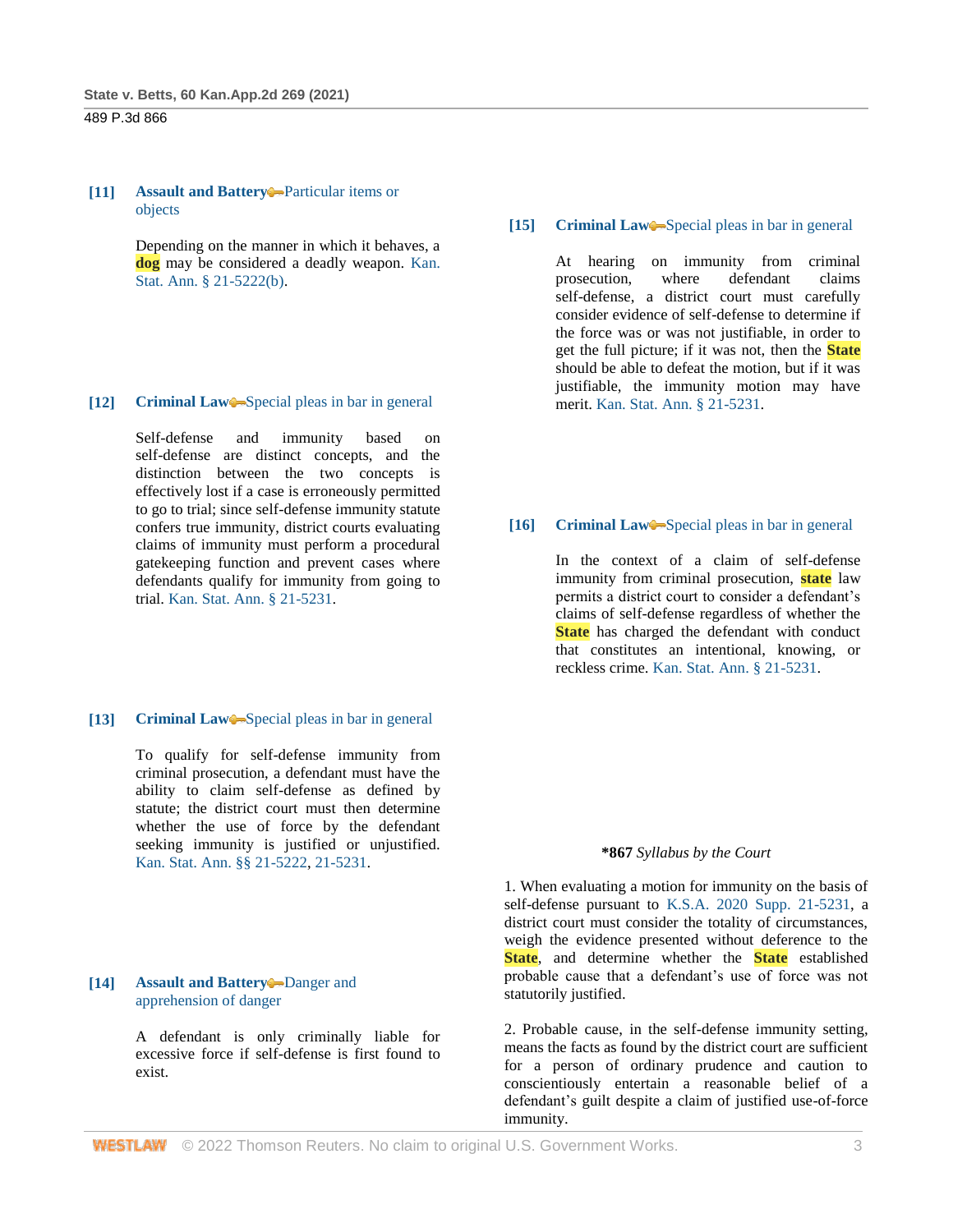3. District courts follow a two-step process when making the probable cause determination on a pretrial immunity motion. At the first step, the district court makes factual findings based on stipulations from the parties and the evidence presented, along with reasonable inferences drawn from them. As part of the first step, district courts must resolve evidentiary conflicts in favor of one party or the other. At the second step, district courts must make legal conclusions as to whether **State** has met probable cause burdens based on the factual findings.

4. When there are no disputed material facts on a motion for immunity under [K.S.A. 2020 Supp. 21-5231,](http://www.westlaw.com/Link/Document/FullText?findType=L&pubNum=1001553&cite=KSSTS21-5231&originatingDoc=I18388680d05411eb9f77ad1f6b0f4bfb&refType=LQ&originationContext=document&vr=3.0&rs=cblt1.0&transitionType=DocumentItem&contextData=(sc.Search)) an appellate court is presented with a pure question of law over which it exercises unlimited review.

5. In a self-defense context, a two-prong test applies when a defendant uses deadly force. The first prong is subjective and requires a showing that the defendant sincerely and honestly believed it was necessary to use deadly force to protect the defendant or a third person. The second prong is objective and requires a showing that a reasonable person in the defendant's circumstances would have perceived as necessary the use of deadly force to prevent imminent death or great bodily injury to the defendant or a third person.

6. Depending on the manner in which it behaves, a **dog** may be considered a deadly weapon. In this instance, applying the two-prong test to the evidence presented at the hearing—which included the officer's belief that the **dog** was a pit bull and that it barked and lunged at the officer—the officer was justified in using deadly force to prevent imminent death or great bodily harm as required under [K.S.A. 2020 Supp. 21-5222\(b\).](http://www.westlaw.com/Link/Document/FullText?findType=L&pubNum=1001553&cite=KSSTS21-5222&originatingDoc=I18388680d05411eb9f77ad1f6b0f4bfb&refType=SP&originationContext=document&vr=3.0&rs=cblt1.0&transitionType=DocumentItem&contextData=(sc.Search)#co_pp_a83b000018c76)

7. Self-defense and immunity are distinct concepts, and the distinction between the two concepts is effectively lost if a case is erroneously permitted to go to trial. Since [K.S.A. 2020 Supp. 21-5231](http://www.westlaw.com/Link/Document/FullText?findType=L&pubNum=1001553&cite=KSSTS21-5231&originatingDoc=I18388680d05411eb9f77ad1f6b0f4bfb&refType=LQ&originationContext=document&vr=3.0&rs=cblt1.0&transitionType=DocumentItem&contextData=(sc.Search)) confers true immunity, district courts evaluating claims of immunity must perform a procedural gatekeeping function and prevent cases where defendants qualify for immunity from going to trial.

8. To qualify for immunity under [K.S.A. 2020 Supp.](http://www.westlaw.com/Link/Document/FullText?findType=L&pubNum=1001553&cite=KSSTS21-5231&originatingDoc=I18388680d05411eb9f77ad1f6b0f4bfb&refType=LQ&originationContext=document&vr=3.0&rs=cblt1.0&transitionType=DocumentItem&contextData=(sc.Search))  [21-5231,](http://www.westlaw.com/Link/Document/FullText?findType=L&pubNum=1001553&cite=KSSTS21-5231&originatingDoc=I18388680d05411eb9f77ad1f6b0f4bfb&refType=LQ&originationContext=document&vr=3.0&rs=cblt1.0&transitionType=DocumentItem&contextData=(sc.Search)) a defendant must have the ability to claim self-defense under [K.S.A. 2020 Supp. 21-5222.](http://www.westlaw.com/Link/Document/FullText?findType=L&pubNum=1001553&cite=KSSTS21-5222&originatingDoc=I18388680d05411eb9f77ad1f6b0f4bfb&refType=LQ&originationContext=document&vr=3.0&rs=cblt1.0&transitionType=DocumentItem&contextData=(sc.Search)) The district court must then determine whether the use of force by the defendant seeking immunity is justified or unjustified.

9. A defendant is only criminally liable for excessive

force if self-defense is first found to exist.

10. In the context of a claim of immunity under [K.S.A.](http://www.westlaw.com/Link/Document/FullText?findType=L&pubNum=1001553&cite=KSSTS21-5231&originatingDoc=I18388680d05411eb9f77ad1f6b0f4bfb&refType=LQ&originationContext=document&vr=3.0&rs=cblt1.0&transitionType=DocumentItem&contextData=(sc.Search))  [2020 Supp. 21-5231,](http://www.westlaw.com/Link/Document/FullText?findType=L&pubNum=1001553&cite=KSSTS21-5231&originatingDoc=I18388680d05411eb9f77ad1f6b0f4bfb&refType=LQ&originationContext=document&vr=3.0&rs=cblt1.0&transitionType=DocumentItem&contextData=(sc.Search)) Kansas law permits a district court to consider a defendant's claims of self-defense regardless of whether the **State** has charged the defendant with conduct that constitutes an intentional, knowing, or reckless crime.

Appeal from Sedgwick District Court; KEVIN J. O'CONNOR, judge.

# **Attorneys and Law Firms**

[Matt J. Maloney,](http://www.westlaw.com/Link/Document/FullText?findType=h&pubNum=176284&cite=0307981901&originatingDoc=I18388680d05411eb9f77ad1f6b0f4bfb&refType=RQ&originationContext=document&vr=3.0&rs=cblt1.0&transitionType=DocumentItem&contextData=(sc.Search)) assistant district attorney, [Marc Bennett,](http://www.westlaw.com/Link/Document/FullText?findType=h&pubNum=176284&cite=0110913601&originatingDoc=I18388680d05411eb9f77ad1f6b0f4bfb&refType=RQ&originationContext=document&vr=3.0&rs=cblt1.0&transitionType=DocumentItem&contextData=(sc.Search)) district attorney, and [Derek Schmidt,](http://www.westlaw.com/Link/Document/FullText?findType=h&pubNum=176284&cite=0456354901&originatingDoc=I18388680d05411eb9f77ad1f6b0f4bfb&refType=RQ&originationContext=document&vr=3.0&rs=cblt1.0&transitionType=DocumentItem&contextData=(sc.Search)) attorney general, for appellant.

[Jess W. Hoeme,](http://www.westlaw.com/Link/Document/FullText?findType=h&pubNum=176284&cite=0463501601&originatingDoc=I18388680d05411eb9f77ad1f6b0f4bfb&refType=RQ&originationContext=document&vr=3.0&rs=cblt1.0&transitionType=DocumentItem&contextData=(sc.Search)) of Joseph, Hollander & Craft LLC, of Wichita, and [Carrie E. Parker,](http://www.westlaw.com/Link/Document/FullText?findType=h&pubNum=176284&cite=0488274101&originatingDoc=I18388680d05411eb9f77ad1f6b0f4bfb&refType=RQ&originationContext=document&vr=3.0&rs=cblt1.0&transitionType=DocumentItem&contextData=(sc.Search)) of Joseph, Hollander & Craft LLC, of Topeka, for appellee.

Befor[e Bruns,](http://www.westlaw.com/Link/Document/FullText?findType=h&pubNum=176284&cite=0184625301&originatingDoc=I18388680d05411eb9f77ad1f6b0f4bfb&refType=RQ&originationContext=document&vr=3.0&rs=cblt1.0&transitionType=DocumentItem&contextData=(sc.Search)) P.J., [Buser,](http://www.westlaw.com/Link/Document/FullText?findType=h&pubNum=176284&cite=0127779001&originatingDoc=I18388680d05411eb9f77ad1f6b0f4bfb&refType=RQ&originationContext=document&vr=3.0&rs=cblt1.0&transitionType=DocumentItem&contextData=(sc.Search)) J., an[d Walker,](http://www.westlaw.com/Link/Document/FullText?findType=h&pubNum=176284&cite=0181791001&originatingDoc=I18388680d05411eb9f77ad1f6b0f4bfb&refType=RQ&originationContext=document&vr=3.0&rs=cblt1.0&transitionType=DocumentItem&contextData=(sc.Search)) S.J.

# **Opinion**

[Walker,](http://www.westlaw.com/Link/Document/FullText?findType=h&pubNum=176284&cite=0181791001&originatingDoc=I18388680d05411eb9f77ad1f6b0f4bfb&refType=RQ&originationContext=document&vr=3.0&rs=cblt1.0&transitionType=DocumentItem&contextData=(sc.Search)) J.:

**\*868** The **State** of Kansas appeals from the district court's finding that Wichita Police Officer Dexter **Betts** was immune from prosecution for reckless aggravated battery by virtue of the provisions of [K.S.A. 2020 Supp.](http://www.westlaw.com/Link/Document/FullText?findType=L&pubNum=1001553&cite=KSSTS21-5231&originatingDoc=I18388680d05411eb9f77ad1f6b0f4bfb&refType=LQ&originationContext=document&vr=3.0&rs=cblt1.0&transitionType=DocumentItem&contextData=(sc.Search))  [21-5231.](http://www.westlaw.com/Link/Document/FullText?findType=L&pubNum=1001553&cite=KSSTS21-5231&originatingDoc=I18388680d05411eb9f77ad1f6b0f4bfb&refType=LQ&originationContext=document&vr=3.0&rs=cblt1.0&transitionType=DocumentItem&contextData=(sc.Search)) **Betts** had been charged with the crime after firing two gunshots at a **dog** while investigating a domestic violence report. Although **Betts**' shots missed the **dog**, bullet fragments ricocheted and hit a nearby **\*869** young girl in the face and foot. After careful review of the district court's ruling and several related appellate cases, we find the court conducted the proper legal analysis and therefore affirm its decision finding **Betts** immune from prosecution for reckless aggravated battery in the incident.

# FACTS

On December 30, 2017, Wichita Police Officers Andrew Corlis and **Betts** responded to a report of domestic violence with a weapon at a residence in Sedgwick County. The reporting party informed police that a man was holding a gun and was potentially planning to use the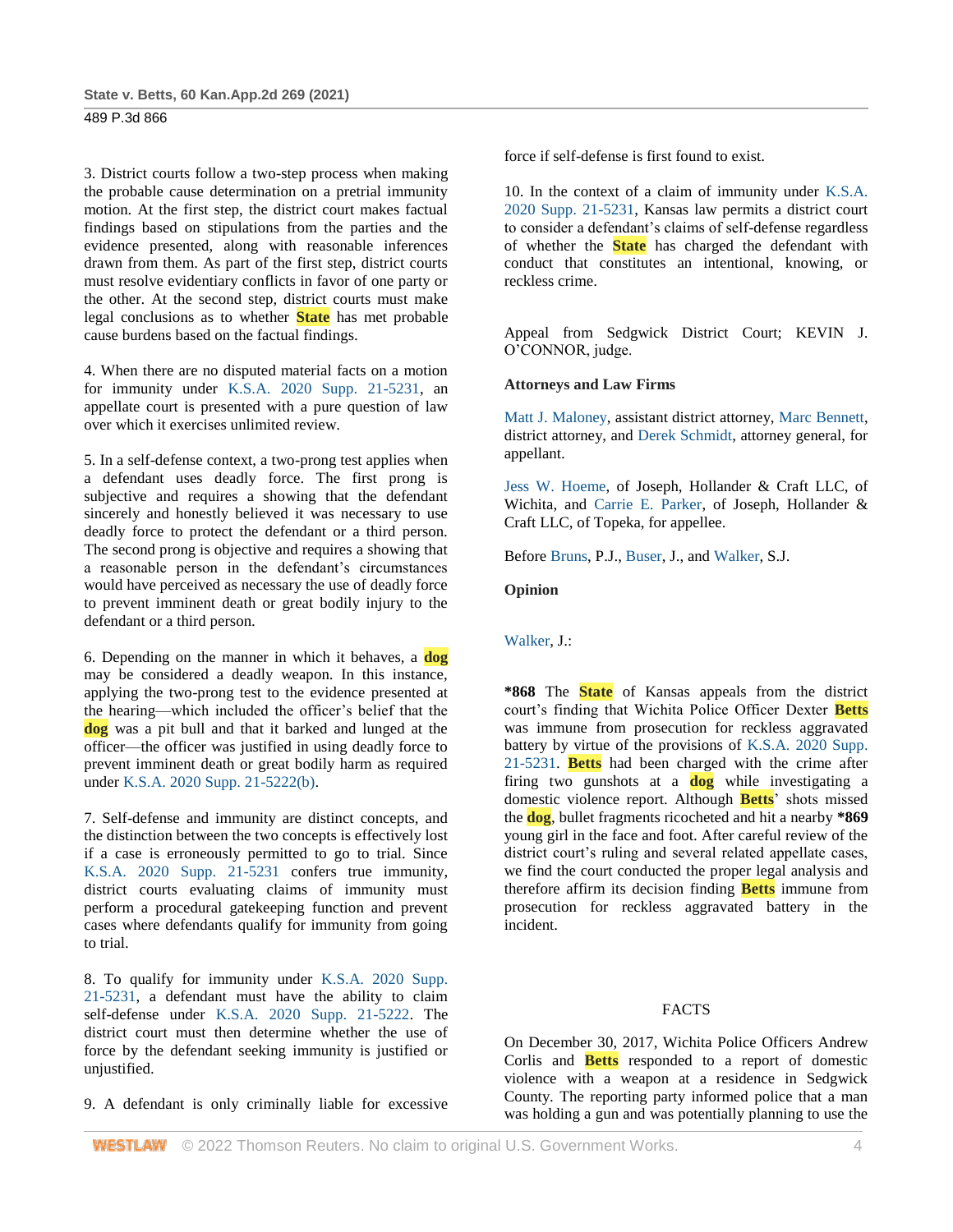| State v. Betts, 60 Kan.App.2d 269 (2021) |  |  |
|------------------------------------------|--|--|
|------------------------------------------|--|--|

gun to commit suicide. The caller, who was the man's ex-wife, also reported that the man had been choking a **dog**. When Corlis and **Betts** arrived at the scene, the man, who they believed was their suspect, was standing at the end of the driveway with his hands in the air. As they stood in the driveway, the officers saw children inside the home.

**Betts** and Corlis approached the man simultaneously and checked him for weapons, but they did not find any. Shortly thereafter, Sergeant Jim Crouch arrived on scene. Crouch took control of the man and told **Betts** and Corlis to go inside the house to check on the children and try to find the reporting party. When the officers entered the residence, they saw three children sitting in the living room. **Betts**' body camera showed two boys standing in front of a television and a girl sitting on the floor in front of a couch.

As they were entering the house, Crouch told **Betts** and Corlis he had learned that the gun was in a bedroom. Corlis then continued straight and went into a bedroom on the left, where he found the gun underneath one of the pillows. Corlis yelled to **Betts**, who was not in the room, that he had located the gun. Meanwhile, **Betts** proceeded to the right down a hallway with multiple doorways with his gun drawn. **Betts** opened a couple of the doors and told Corlis there was a **dog** in the house. **Betts** initially walked backwards, then turned around and walked towards the room Corlis was in. As he was walking, the **dog** barked and lunged at **Betts**, who fired two rounds from his gun at the **dog**. **Betts** then told Corlis that the **dog** had attacked him.

Immediately after the shots were fired, the young girl, who was sitting near where **Betts** had shot at the **dog**, began screaming about her eye. Fragments from one of the bullets had ricocheted and hit the girl in the eyebrow and toe. The officers then told the children to exit the house. Shortly thereafter, Crouch asked the officers via radio whether they were fine. **Betts** responded and told Crouch that they were fine and that shots had been fired at the **dog** after it attacked him. Crouch told them that he could not hear what they said, and **Betts** responded again and told Crouch that the **dog** had attacked him. Crouch then directed Corlis and **Betts** to exit the house.

In March 2018, the **State** charged **Betts** with one count of reckless aggravated battery as a result of the injuries to the girl. In July, **Betts** filed a pretrial motion to dismiss based on statutory immunity. In September 2018 the **State** responded to **Betts**' motion and argued he was not entitled to immunity. Nearly a year later, in August 2019, the district court held an evidentiary hearing on **Betts**'

motion. After hearing arguments from both parties, the district court took the matter under advisement. The following month, the district court issued its ruling, finding that **Betts** was entitled to statutory immunity under [K.S.A. 21-5231](http://www.westlaw.com/Link/Document/FullText?findType=L&pubNum=1001553&cite=KSSTS21-5231&originatingDoc=I18388680d05411eb9f77ad1f6b0f4bfb&refType=LQ&originationContext=document&vr=3.0&rs=cblt1.0&transitionType=DocumentItem&contextData=(sc.Search)) and granting **Betts**' motion to dismiss the case.

The **State** has timely appealed from the district court's order.

## ANALYSIS

On appeal, the **State** argues the district court erred in dismissing the case against **Betts** after finding that he was entitled to immunity under [K.S.A. 2020 Supp. 21-5231.](http://www.westlaw.com/Link/Document/FullText?findType=L&pubNum=1001553&cite=KSSTS21-5231&originatingDoc=I18388680d05411eb9f77ad1f6b0f4bfb&refType=LQ&originationContext=document&vr=3.0&rs=cblt1.0&transitionType=DocumentItem&contextData=(sc.Search))

**[1] [2] [3] [4]**In reviewing a district court's ruling on a motion to dismiss based on immunity under [K.S.A. 2020 Supp.](http://www.westlaw.com/Link/Document/FullText?findType=L&pubNum=1001553&cite=KSSTS21-5231&originatingDoc=I18388680d05411eb9f77ad1f6b0f4bfb&refType=LQ&originationContext=document&vr=3.0&rs=cblt1.0&transitionType=DocumentItem&contextData=(sc.Search))  [21-5231,](http://www.westlaw.com/Link/Document/FullText?findType=L&pubNum=1001553&cite=KSSTS21-5231&originatingDoc=I18388680d05411eb9f77ad1f6b0f4bfb&refType=LQ&originationContext=document&vr=3.0&rs=cblt1.0&transitionType=DocumentItem&contextData=(sc.Search)) we apply a bifurcated standard of review of the district court's findings. Accordingly, when the district court's factual findings arise out of disputed evidence, we must determine if the findings are supported by substantial competent evidence. In doing so, we do not reweigh **\*870** the evidence. The ultimate legal conclusion as to whether the facts so found arise to the level of probable cause is a legal conclusion which we review de novo. When there are no disputed material facts on a motion under [K.S.A. 2020 Supp. 21-5231,](http://www.westlaw.com/Link/Document/FullText?findType=L&pubNum=1001553&cite=KSSTS21-5231&originatingDoc=I18388680d05411eb9f77ad1f6b0f4bfb&refType=LQ&originationContext=document&vr=3.0&rs=cblt1.0&transitionType=DocumentItem&contextData=(sc.Search)) we are presented with a pure question of law over which we exercise unlimited review. *[S](https://1.next.westlaw.com/Link/RelatedInformation/Flag?documentGuid=Iac380380098211e7b984d2f99f0977c6&transitionType=InlineKeyCiteFlags&originationContext=docHeaderFlag&Rank=1&ppcid=24b44668aca74585959decee48c31b60&contextData=(sc.Search))tate v. Hardy*[, 305 Kan.](https://1.next.westlaw.com/Link/RelatedInformation/Flag?documentGuid=Iac380380098211e7b984d2f99f0977c6&transitionType=InlineKeyCiteFlags&originationContext=docHeaderFlag&Rank=1&ppcid=24b44668aca74585959decee48c31b60&contextData=(sc.Search))  [1001, 1012, 390 P.3d 30 \(2017\).](http://www.westlaw.com/Link/Document/FullText?findType=Y&serNum=2041235268&pubNum=0000458&originatingDoc=I18388680d05411eb9f77ad1f6b0f4bfb&refType=RP&fi=co_pp_sp_458_1012&originationContext=document&vr=3.0&rs=cblt1.0&transitionType=DocumentItem&contextData=(sc.Search)#co_pp_sp_458_1012)

Kansas' self-defense immunity statute **states**:

"(a) A person who uses force which, subject to the provisions of [K.S.A. 2020 Supp. 21-5226,](http://www.westlaw.com/Link/Document/FullText?findType=L&pubNum=1001553&cite=KSSTS21-5226&originatingDoc=I18388680d05411eb9f77ad1f6b0f4bfb&refType=LQ&originationContext=document&vr=3.0&rs=cblt1.0&transitionType=DocumentItem&contextData=(sc.Search)) and amendments thereto, is justified pursuant to [K.S.A.](http://www.westlaw.com/Link/Document/FullText?findType=L&pubNum=1001553&cite=KSSTS21-5222&originatingDoc=I18388680d05411eb9f77ad1f6b0f4bfb&refType=LQ&originationContext=document&vr=3.0&rs=cblt1.0&transitionType=DocumentItem&contextData=(sc.Search))  [2020 Supp. 21-5222,](http://www.westlaw.com/Link/Document/FullText?findType=L&pubNum=1001553&cite=KSSTS21-5222&originatingDoc=I18388680d05411eb9f77ad1f6b0f4bfb&refType=LQ&originationContext=document&vr=3.0&rs=cblt1.0&transitionType=DocumentItem&contextData=(sc.Search)) [21-5223](http://www.westlaw.com/Link/Document/FullText?findType=L&pubNum=1001553&cite=KSSTS21-5223&originatingDoc=I18388680d05411eb9f77ad1f6b0f4bfb&refType=LQ&originationContext=document&vr=3.0&rs=cblt1.0&transitionType=DocumentItem&contextData=(sc.Search)) or [21-5225,](http://www.westlaw.com/Link/Document/FullText?findType=L&pubNum=1001553&cite=KSSTS21-5225&originatingDoc=I18388680d05411eb9f77ad1f6b0f4bfb&refType=LQ&originationContext=document&vr=3.0&rs=cblt1.0&transitionType=DocumentItem&contextData=(sc.Search)) and amendments thereto, is immune from criminal prosecution and civil action for the use of such force, unless the person against whom force was used is a law enforcement officer who was acting in the performance of such officer's official duties and the officer identified the officer's self in accordance with any applicable law or the person using force knew or reasonably should have known that the person was a law enforcement officer. As used in this subsection, 'criminal prosecution' includes arrest, detention in custody and charging or prosecution of the defendant.

....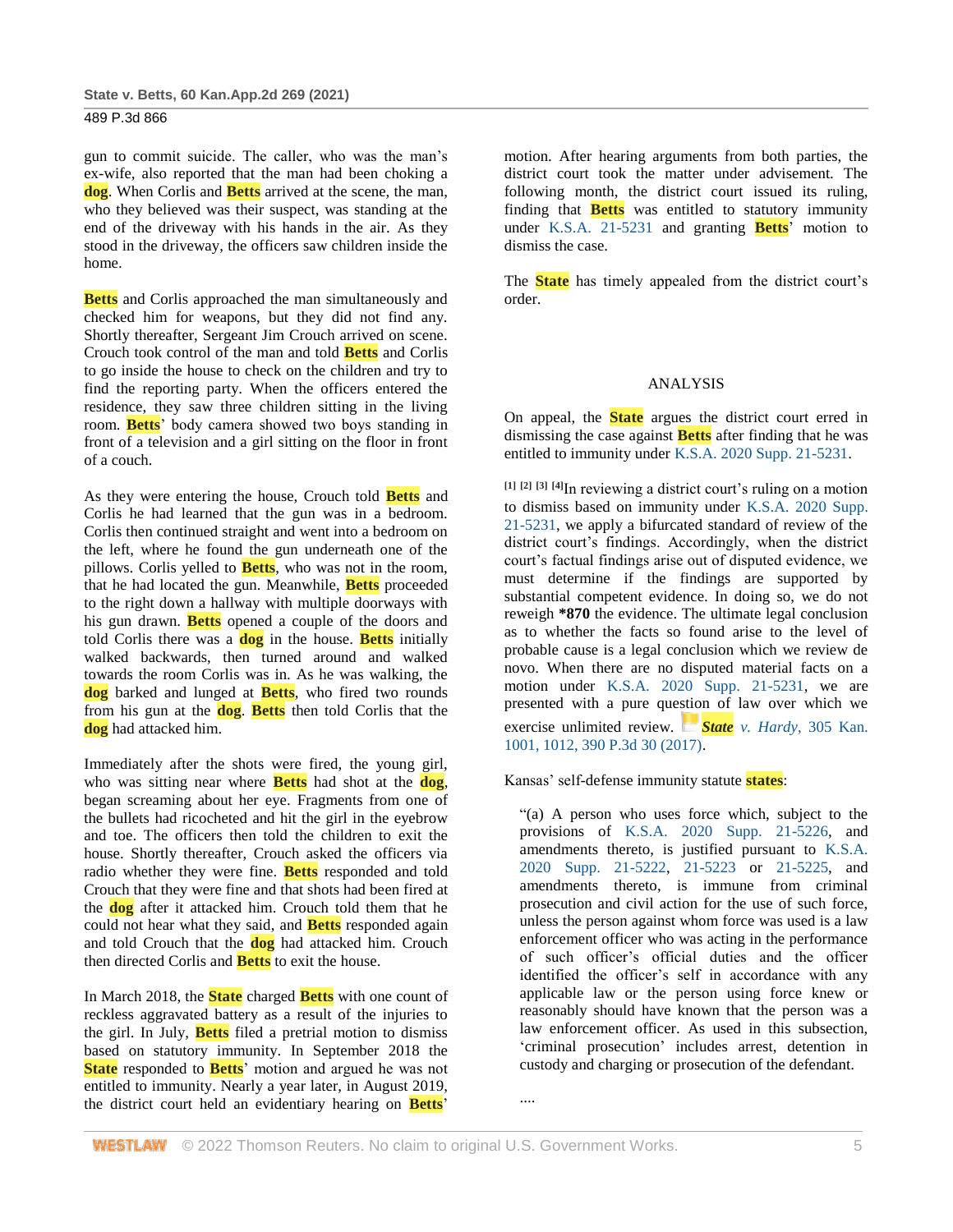"(c) A prosecutor may commence a criminal prosecution upon a determination of probable cause." [K.S.A. 2020 Supp. 21-5231.](http://www.westlaw.com/Link/Document/FullText?findType=L&pubNum=1001553&cite=KSSTS21-5231&originatingDoc=I18388680d05411eb9f77ad1f6b0f4bfb&refType=LQ&originationContext=document&vr=3.0&rs=cblt1.0&transitionType=DocumentItem&contextData=(sc.Search))

**[5] [6]**As evidenced by the plain language of [K.S.A. 2020](http://www.westlaw.com/Link/Document/FullText?findType=L&pubNum=1001553&cite=KSSTS21-5231&originatingDoc=I18388680d05411eb9f77ad1f6b0f4bfb&refType=LQ&originationContext=document&vr=3.0&rs=cblt1.0&transitionType=DocumentItem&contextData=(sc.Search))  [Supp. 21-5231,](http://www.westlaw.com/Link/Document/FullText?findType=L&pubNum=1001553&cite=KSSTS21-5231&originatingDoc=I18388680d05411eb9f77ad1f6b0f4bfb&refType=LQ&originationContext=document&vr=3.0&rs=cblt1.0&transitionType=DocumentItem&contextData=(sc.Search)) the Legislature intended to create a "true immunity" that prevents the **State** from criminally prosecuting individuals who are justified in their use of force. District courts give effect to this immunity by performing a gatekeeping function that insulates a defendant who qualifies for immunity from prosecution and trial. To invoke a district court's gatekeeping function, a defendant files a motion under [K.S.A.](http://www.westlaw.com/Link/Document/FullText?findType=L&pubNum=1001553&cite=KSSTS21-5231&originatingDoc=I18388680d05411eb9f77ad1f6b0f4bfb&refType=LQ&originationContext=document&vr=3.0&rs=cblt1.0&transitionType=DocumentItem&contextData=(sc.Search)) 2020 [Supp. 21-5231,](http://www.westlaw.com/Link/Document/FullText?findType=L&pubNum=1001553&cite=KSSTS21-5231&originatingDoc=I18388680d05411eb9f77ad1f6b0f4bfb&refType=LQ&originationContext=document&vr=3.0&rs=cblt1.0&transitionType=DocumentItem&contextData=(sc.Search)) which then places the burden on the **State** to produce evidence establishing probable cause that the defendant's use of force was not statutorily justified. *[State](http://www.westlaw.com/Link/Document/FullText?findType=Y&serNum=2052771297&pubNum=0004645&originatingDoc=I18388680d05411eb9f77ad1f6b0f4bfb&refType=RP&originationContext=document&vr=3.0&rs=cblt1.0&transitionType=DocumentItem&contextData=(sc.Search)) v. Phillips*[, 312 Kan. 643, 655-56, 479 P.3d 176 \(](http://www.westlaw.com/Link/Document/FullText?findType=Y&serNum=2052771297&pubNum=0004645&originatingDoc=I18388680d05411eb9f77ad1f6b0f4bfb&refType=RP&originationContext=document&vr=3.0&rs=cblt1.0&transitionType=DocumentItem&contextData=(sc.Search))**2021**).

**[7]**When evaluating a claim of self-defense immunity under [K.S.A. 2020 Supp. 21-5231,](http://www.westlaw.com/Link/Document/FullText?findType=L&pubNum=1001553&cite=KSSTS21-5231&originatingDoc=I18388680d05411eb9f77ad1f6b0f4bfb&refType=LQ&originationContext=document&vr=3.0&rs=cblt1.0&transitionType=DocumentItem&contextData=(sc.Search)) "the district court must consider the totality of the circumstances, weigh the evidence before it without deference to the **State**, and determine whether the **State** has carried its burden to establish probable cause that the defendant's use of force was not statutorily justified." *[H](https://1.next.westlaw.com/Link/RelatedInformation/Flag?documentGuid=Iac380380098211e7b984d2f99f0977c6&transitionType=InlineKeyCiteFlags&originationContext=docHeaderFlag&Rank=1&ppcid=24b44668aca74585959decee48c31b60&contextData=(sc.Search))ardy*[, 305 Kan. at](https://1.next.westlaw.com/Link/RelatedInformation/Flag?documentGuid=Iac380380098211e7b984d2f99f0977c6&transitionType=InlineKeyCiteFlags&originationContext=docHeaderFlag&Rank=1&ppcid=24b44668aca74585959decee48c31b60&contextData=(sc.Search))  [1011, 390 P.3d 30.](http://www.westlaw.com/Link/Document/FullText?findType=Y&serNum=2041235268&pubNum=0000458&originatingDoc=I18388680d05411eb9f77ad1f6b0f4bfb&refType=RP&fi=co_pp_sp_458_1011&originationContext=document&vr=3.0&rs=cblt1.0&transitionType=DocumentItem&contextData=(sc.Search)#co_pp_sp_458_1011) Recently, our Supreme Court clarified that "[i]n the self-defense immunity setting, probable cause means that the facts as found by the district court are sufficient for a person of ordinary prudence and caution to conscientiously entertain a reasonable belief of defendant's guilt despite the claim of justified use-of-force immunity." *State v. Collins*[, 311 Kan. 418,](http://www.westlaw.com/Link/Document/FullText?findType=Y&serNum=2050838347&pubNum=0000458&originatingDoc=I18388680d05411eb9f77ad1f6b0f4bfb&refType=RP&fi=co_pp_sp_458_426&originationContext=document&vr=3.0&rs=cblt1.0&transitionType=DocumentItem&contextData=(sc.Search)#co_pp_sp_458_426)  [426, 461 P.3d 828 \(2020\).](http://www.westlaw.com/Link/Document/FullText?findType=Y&serNum=2050838347&pubNum=0000458&originatingDoc=I18388680d05411eb9f77ad1f6b0f4bfb&refType=RP&fi=co_pp_sp_458_426&originationContext=document&vr=3.0&rs=cblt1.0&transitionType=DocumentItem&contextData=(sc.Search)#co_pp_sp_458_426)

**[8]**When making its probable cause determination on a pretrial immunity motion, a district court should follow a two-step process:

"First, the district court must make findings of fact based on the stipulations of the parties and evidence presented at the hearing, along with any reasonable inferences therefrom. In this first step, 'the district court usually is squarely tasked with resolving conflicts in the evidence' in favor of one party or the other. Second, the district court must then reach a legal conclusion as to whether the **State** has met its probable cause burden based on its factual findings. [Citations omitted.]" *Phillips*, 312 Kan. at 655, 479 P.3d 176.

*The district court applied the correct legal standards* **[9]**Here, the district court concluded that there were no disputed material facts on **Betts**' motion for immunity. Moreover, neither party disputes this conclusion on appeal. As we noted previously, when there are no disputed material facts on a motion under [K.S.A. 2020](http://www.westlaw.com/Link/Document/FullText?findType=L&pubNum=1001553&cite=KSSTS21-5231&originatingDoc=I18388680d05411eb9f77ad1f6b0f4bfb&refType=LQ&originationContext=document&vr=3.0&rs=cblt1.0&transitionType=DocumentItem&contextData=(sc.Search))  [Supp. 21-5231,](http://www.westlaw.com/Link/Document/FullText?findType=L&pubNum=1001553&cite=KSSTS21-5231&originatingDoc=I18388680d05411eb9f77ad1f6b0f4bfb&refType=LQ&originationContext=document&vr=3.0&rs=cblt1.0&transitionType=DocumentItem&contextData=(sc.Search)) we are presented with a pure question of law over which we exercise unlimited review. *[Hardy](https://1.next.westlaw.com/Link/RelatedInformation/Flag?documentGuid=Iac380380098211e7b984d2f99f0977c6&transitionType=InlineKeyCiteFlags&originationContext=docHeaderFlag&Rank=1&ppcid=24b44668aca74585959decee48c31b60&contextData=(sc.Search))*, [305 Kan. at 1012, 390 P.3d 30.](http://www.westlaw.com/Link/Document/FullText?findType=Y&serNum=2041235268&pubNum=0000458&originatingDoc=I18388680d05411eb9f77ad1f6b0f4bfb&refType=RP&fi=co_pp_sp_458_1012&originationContext=document&vr=3.0&rs=cblt1.0&transitionType=DocumentItem&contextData=(sc.Search)#co_pp_sp_458_1012)

**\*871** At the outset of the hearing on **Betts**' motion for immunity, the district court identified the correct legal standard from *[Hardy](https://1.next.westlaw.com/Link/RelatedInformation/Flag?documentGuid=Iac380380098211e7b984d2f99f0977c6&transitionType=InlineKeyCiteFlags&originationContext=docHeaderFlag&Rank=1&ppcid=24b44668aca74585959decee48c31b60&contextData=(sc.Search))*. The district court's ultimate ruling did not reiterate the exact standard, but its ruling referenced and discussed *[Hardy](https://1.next.westlaw.com/Link/RelatedInformation/Flag?documentGuid=Iac380380098211e7b984d2f99f0977c6&transitionType=InlineKeyCiteFlags&originationContext=docHeaderFlag&Rank=1&ppcid=24b44668aca74585959decee48c31b60&contextData=(sc.Search))* multiple times. As part of its ruling, the district court concluded that **Betts** qualified for immunity under [K.S.A. 2020 Supp. 21-5231](http://www.westlaw.com/Link/Document/FullText?findType=L&pubNum=1001553&cite=KSSTS21-5231&originatingDoc=I18388680d05411eb9f77ad1f6b0f4bfb&refType=LQ&originationContext=document&vr=3.0&rs=cblt1.0&transitionType=DocumentItem&contextData=(sc.Search)) based on self-defense as defined by [K.S.A. 2020 Supp.](http://www.westlaw.com/Link/Document/FullText?findType=L&pubNum=1001553&cite=KSSTS21-5222&originatingDoc=I18388680d05411eb9f77ad1f6b0f4bfb&refType=LQ&originationContext=document&vr=3.0&rs=cblt1.0&transitionType=DocumentItem&contextData=(sc.Search))  [21-5222.](http://www.westlaw.com/Link/Document/FullText?findType=L&pubNum=1001553&cite=KSSTS21-5222&originatingDoc=I18388680d05411eb9f77ad1f6b0f4bfb&refType=LQ&originationContext=document&vr=3.0&rs=cblt1.0&transitionType=DocumentItem&contextData=(sc.Search))

The Kansas statute defining defense of a person **states**:

"(a) A person is justified in the use of force against another when and to the extent it appears to such person and such person reasonably believes that such use of force is necessary to defend such person or a third person against such other's imminent use of unlawful force.

"(b) A person is justified in the use of deadly force under circumstances described in subsection (a) if such person reasonably believes that such use of deadly force is necessary to prevent imminent death or great bodily harm to such person or a third person.

"(c) Nothing in this section shall require a person to retreat if such person is using force to protect such person or a third person." [K.S.A. 2020 Supp. 21-5222.](http://www.westlaw.com/Link/Document/FullText?findType=L&pubNum=1001553&cite=KSSTS21-5222&originatingDoc=I18388680d05411eb9f77ad1f6b0f4bfb&refType=LQ&originationContext=document&vr=3.0&rs=cblt1.0&transitionType=DocumentItem&contextData=(sc.Search))

The **State** does not argue that the **dog** attacking **Betts** was not an unlawful force as contemplated by the self-defense statute. See [K.S.A. 2020 Supp. 21-5222\(a\);](http://www.westlaw.com/Link/Document/FullText?findType=L&pubNum=1001553&cite=KSSTS21-5222&originatingDoc=I18388680d05411eb9f77ad1f6b0f4bfb&refType=SP&originationContext=document&vr=3.0&rs=cblt1.0&transitionType=DocumentItem&contextData=(sc.Search)#co_pp_8b3b0000958a4) see also *Collins*[, 311 Kan. at 432, 461 P.3d 828](http://www.westlaw.com/Link/Document/FullText?findType=Y&serNum=2050838347&pubNum=0000458&originatingDoc=I18388680d05411eb9f77ad1f6b0f4bfb&refType=RP&fi=co_pp_sp_458_432&originationContext=document&vr=3.0&rs=cblt1.0&transitionType=DocumentItem&contextData=(sc.Search)#co_pp_sp_458_432) (**stating** that "self-defense immunity is only available when force is necessary to defend against the 'imminent use of *unlawful* force' "). Accordingly, the **State** has waived that argument on appeal. See *State v. Salary*[, 309 Kan. 479,](http://www.westlaw.com/Link/Document/FullText?findType=Y&serNum=2047887863&pubNum=0000458&originatingDoc=I18388680d05411eb9f77ad1f6b0f4bfb&refType=RP&fi=co_pp_sp_458_481&originationContext=document&vr=3.0&rs=cblt1.0&transitionType=DocumentItem&contextData=(sc.Search)#co_pp_sp_458_481)  [481, 437 P.3d 953 \(2019\).](http://www.westlaw.com/Link/Document/FullText?findType=Y&serNum=2047887863&pubNum=0000458&originatingDoc=I18388680d05411eb9f77ad1f6b0f4bfb&refType=RP&fi=co_pp_sp_458_481&originationContext=document&vr=3.0&rs=cblt1.0&transitionType=DocumentItem&contextData=(sc.Search)#co_pp_sp_458_481)

**[10]**Here, **Betts**' actions fall under [K.S.A. 2020 Supp.](http://www.westlaw.com/Link/Document/FullText?findType=L&pubNum=1001553&cite=KSSTS21-5222&originatingDoc=I18388680d05411eb9f77ad1f6b0f4bfb&refType=SP&originationContext=document&vr=3.0&rs=cblt1.0&transitionType=DocumentItem&contextData=(sc.Search)#co_pp_a83b000018c76)  [21-5222\(b\)](http://www.westlaw.com/Link/Document/FullText?findType=L&pubNum=1001553&cite=KSSTS21-5222&originatingDoc=I18388680d05411eb9f77ad1f6b0f4bfb&refType=SP&originationContext=document&vr=3.0&rs=cblt1.0&transitionType=DocumentItem&contextData=(sc.Search)#co_pp_a83b000018c76) because he used his firearm (representing "deadly force") to defend himself from the attacking **dog**. See [K.S.A. 2020 Supp. 21-5221\(a\)\(1\),](http://www.westlaw.com/Link/Document/FullText?findType=L&pubNum=1001553&cite=KSSTS21-5221&originatingDoc=I18388680d05411eb9f77ad1f6b0f4bfb&refType=SP&originationContext=document&vr=3.0&rs=cblt1.0&transitionType=DocumentItem&contextData=(sc.Search)#co_pp_7b9b000044381) [\(a\)\(2\).](http://www.westlaw.com/Link/Document/FullText?findType=L&pubNum=1001553&cite=KSSTS21-5221&originatingDoc=I18388680d05411eb9f77ad1f6b0f4bfb&refType=SP&originationContext=document&vr=3.0&rs=cblt1.0&transitionType=DocumentItem&contextData=(sc.Search)#co_pp_d86d0000be040) Our Supreme Court has held that a two-prong test applies in a case involving the use of deadly force in defense of a person: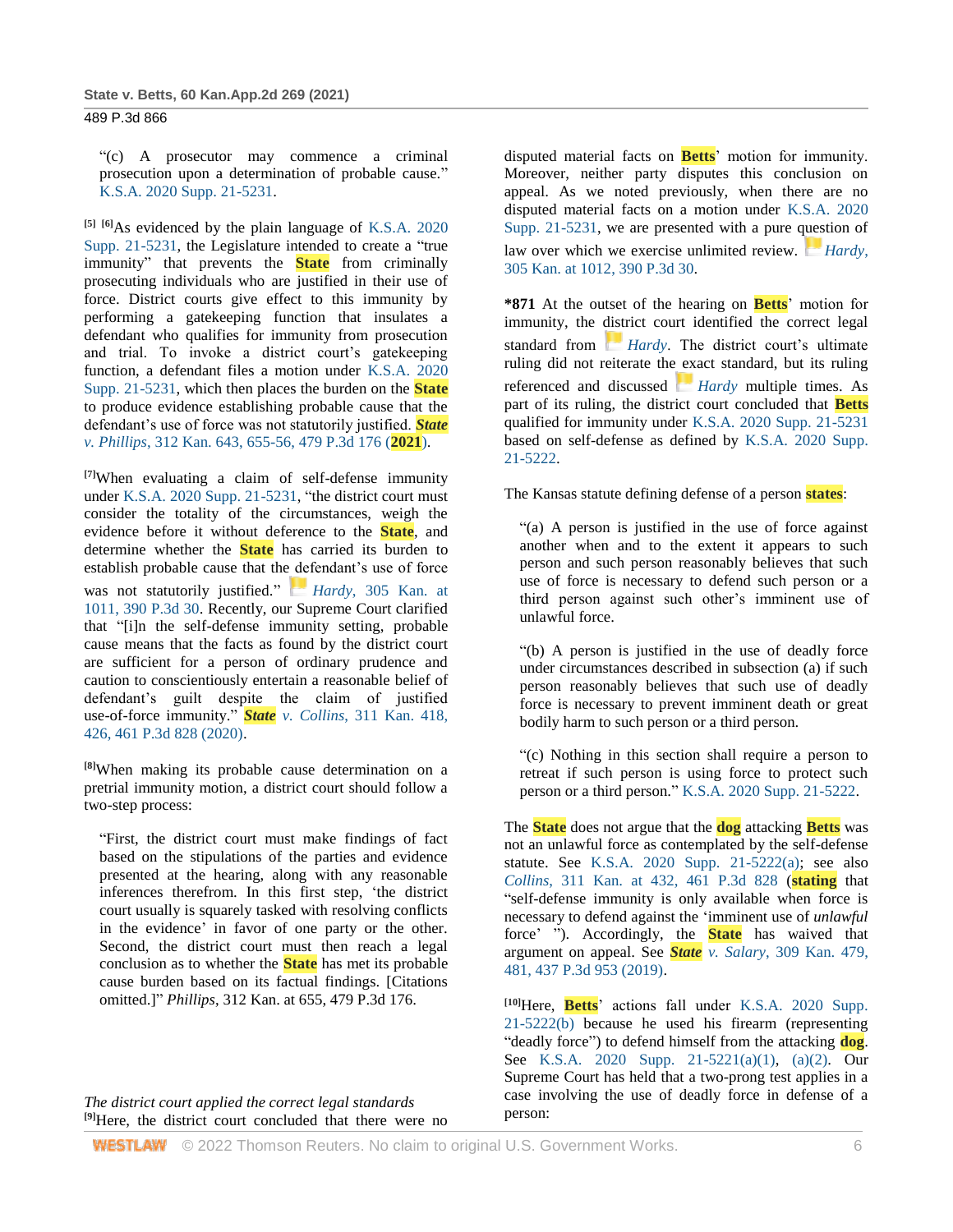"The first is subjective. It requires a showing that the defendant sincerely and honestly believed deadly force was necessary to prevent imminent death or great bodily harm to the defendant or a third person. The second prong is objective. It requires a showing that a reasonable person in the defendant's circumstances would have perceived the use of deadly force as necessary to prevent imminent death or great bodily harm to the defendant or a third person." *[Collins](http://www.westlaw.com/Link/Document/FullText?findType=Y&serNum=2050838347&pubNum=0000458&originatingDoc=I18388680d05411eb9f77ad1f6b0f4bfb&refType=RP&fi=co_pp_sp_458_427&originationContext=document&vr=3.0&rs=cblt1.0&transitionType=DocumentItem&contextData=(sc.Search)#co_pp_sp_458_427)*, 311 [Kan. at 427-28, 461 P.3d 828.](http://www.westlaw.com/Link/Document/FullText?findType=Y&serNum=2050838347&pubNum=0000458&originatingDoc=I18388680d05411eb9f77ad1f6b0f4bfb&refType=RP&fi=co_pp_sp_458_427&originationContext=document&vr=3.0&rs=cblt1.0&transitionType=DocumentItem&contextData=(sc.Search)#co_pp_sp_458_427)

The **State** agrees that the district court was aware of both the subjective and objective prongs of the test and concluded that **Betts**' conduct met both prongs. Nonetheless, the **State** maintains that the district court erred under various rationales.

The **State** contends the district court first erred because, "despite signaling its awareness of the two-prong test, the district court appeared to ignore the objective, reasonable person portion of the test in arriving at its ruling." But that assertion is contradicted by the district court's ruling. In the transcript of the district court's bench comments following the hearing, the district court cited and discussed [K.S.A. 2020 Supp. 21-5222](http://www.westlaw.com/Link/Document/FullText?findType=L&pubNum=1001553&cite=KSSTS21-5222&originatingDoc=I18388680d05411eb9f77ad1f6b0f4bfb&refType=LQ&originationContext=document&vr=3.0&rs=cblt1.0&transitionType=DocumentItem&contextData=(sc.Search)) and its applicability to the case. After doing so, the district court then said:

"And I recognize that self-defense requires a subjective and objective belief.

"Based upon the evidence, I'll find that Officer **Betts** reasonably believed that the use of force was necessary. And I'll also find that a reasonable person, or if it's required, because of the fact that **Betts** is a law enforcement officer, I'll find that a reasonable law enforcement officer, along with a reasonable person, would have believed that the use of force was necessary."

Similarly, in its written order granting **Betts** immunity, the district court found "that a reasonable person and/or a reasonable law enforcement officer would have believed that the use of force in self-defense was necessary under the circumstances." Thus, the **State's** argument that the district court ignored the objective prong of the test is not supported by the record on appeal.

**\*872** The **State's** second argument is the district court misapplied the law. To support its argument, the **State** cites to a portion of the district court's ruling where it **stated**: "Again, the dispute is not whether **Betts** was defending himself. He clearly was. *The State is alleging that he should not have done so under the circumstances. Maybe not.* But within the confines of the immunity statute, he was justified in the use of force in defending

himself." (Emphasis added.) From this, the **State** argues that "[t]he italicized portion of the court's ruling demonstrates that the court improperly concluded that defendant was entitled to immunity, regardless of whether a reasonable person in defendant's circumstances would have perceived the use of deadly force in self-defense as necessary."

But the quoted language misconstrues the district court's ruling, as evidenced by the district court's comments earlier in its ruling. Before acknowledging that self-defense requires both a subjective and objective belief and finding that both tests were met, the district court explained that "[t]he evidence in this case is that Officer **Betts** was defending himself against what he believed to be a pit bull that was advancing and attacking him." The district court went on to say that "[t]he dispute goes as to whether he should have, even though he may have had a right to, whether he should have [defended himself], or not."

The language the **State** quotes is not evidence that the district court misapplied the objective portion of the two-prong test. Instead, the district court was restating what it had mentioned earlier. When the district court said "[m]aybe not," this appears to be a reference to whether **Betts** should have allowed the **dog** to attack him instead of defending himself. This conclusion is supported by the district court's written order, where it **stated**:

"The court can contemplate factual situations where the **State** could meet its burden to demonstrate probable cause that use of force by an officer was not justified. This is simply not one of those cases because the dispute in this case is not whether **Betts** was defending himself. The **State** is alleging that **Betts** should not have done so under the circumstances. An argument can be made that Officer **Betts** could have and/or should have allowed the **dog** to attack him and suffer possible injury to his person. The argument regarding whether **Betts** should have used force to defend himself under the circumstances is a philosophical argument subject to varied opinions. The analysis the court conducts is confined to the parameters of the statute and neither party disputes and the evidence establishes that **Betts** was justified in the use of force in defending himself."

The **State** also argues that the district court misapplied the law by asserting that, under the circumstances, a reasonable person in **Betts**' position could not have concluded that the use of deadly force was necessary to protect himself. However, as **Betts** points out, the **State** fails to cite any authority for the position that an objectively reasonable person could not believe it was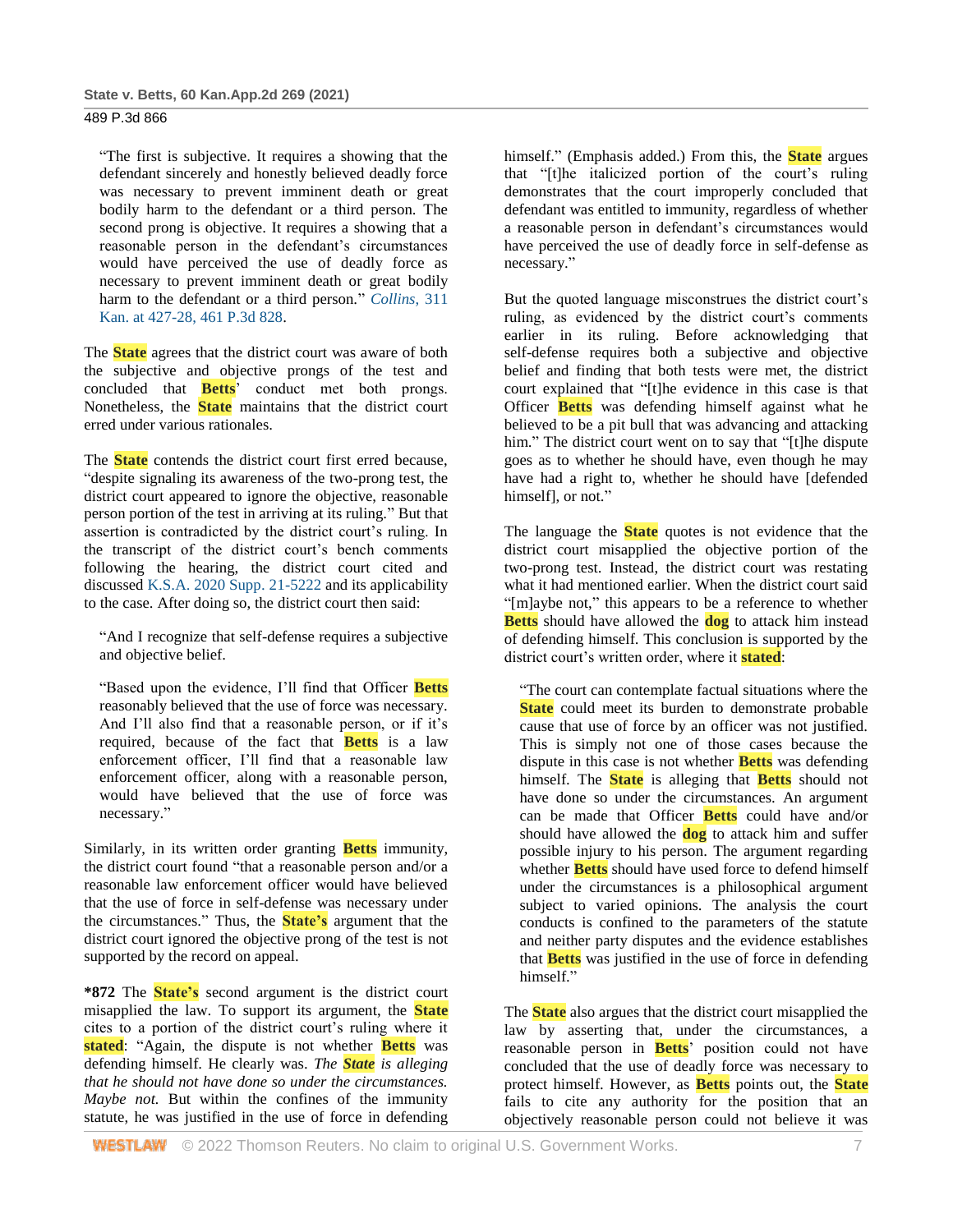necessary to shoot an attacking **dog**.

**[11]**Under [K.S.A. 2020 Supp. 21-5222\(b\),](http://www.westlaw.com/Link/Document/FullText?findType=L&pubNum=1001553&cite=KSSTS21-5222&originatingDoc=I18388680d05411eb9f77ad1f6b0f4bfb&refType=SP&originationContext=document&vr=3.0&rs=cblt1.0&transitionType=DocumentItem&contextData=(sc.Search)#co_pp_a83b000018c76) a person is justified in their use of deadly force if the "person reasonably believes that such use of deadly force is necessary to prevent imminent death or great bodily harm to such person or a third person." In *[S](https://1.next.westlaw.com/Link/RelatedInformation/Flag?documentGuid=I7f213773f53711d99439b076ef9ec4de&transitionType=InlineKeyCiteFlags&originationContext=docHeaderFlag&Rank=1&ppcid=24b44668aca74585959decee48c31b60&contextData=(sc.Search))tate [v. Bowers](https://1.next.westlaw.com/Link/RelatedInformation/Flag?documentGuid=I7f213773f53711d99439b076ef9ec4de&transitionType=InlineKeyCiteFlags&originationContext=docHeaderFlag&Rank=1&ppcid=24b44668aca74585959decee48c31b60&contextData=(sc.Search))*, [239 Kan. 417, 425, 721 P.2d 268 \(1986\),](http://www.westlaw.com/Link/Document/FullText?findType=Y&serNum=1986132068&pubNum=0000458&originatingDoc=I18388680d05411eb9f77ad1f6b0f4bfb&refType=RP&fi=co_pp_sp_458_425&originationContext=document&vr=3.0&rs=cblt1.0&transitionType=DocumentItem&contextData=(sc.Search)#co_pp_sp_458_425) *superseded on other grounds by statute as stated in [S](https://1.next.westlaw.com/Link/RelatedInformation/Flag?documentGuid=Ied0d3629c3c011e3a341ea44e5e1f25f&transitionType=InlineKeyCiteFlags&originationContext=docHeaderFlag&Rank=1&ppcid=24b44668aca74585959decee48c31b60&contextData=(sc.Search))tate [v. Alderson](https://1.next.westlaw.com/Link/RelatedInformation/Flag?documentGuid=Ied0d3629c3c011e3a341ea44e5e1f25f&transitionType=InlineKeyCiteFlags&originationContext=docHeaderFlag&Rank=1&ppcid=24b44668aca74585959decee48c31b60&contextData=(sc.Search))*, [299 Kan. 148, 322 P.3d 364 \(2014\),](http://www.westlaw.com/Link/Document/FullText?findType=Y&serNum=2033155747&pubNum=0004645&originatingDoc=I18388680d05411eb9f77ad1f6b0f4bfb&refType=RP&originationContext=document&vr=3.0&rs=cblt1.0&transitionType=DocumentItem&contextData=(sc.Search)) our Supreme Court concluded that **dogs** can be considered deadly weapons depending on the manner in which they are used. Hence, in our opinion, the presence of a barking, lunging **dog**, which Officer **Betts** believed to be a pit bull, clearly appears to qualify as representing possible "imminent death or great bodily harm to such person" under the ambit of subsection (b).

Moreover, the **State's** position is undercut by its own statements. After acknowledging that **Betts**' body camera footage showed the **dog** barking and advancing towards **Betts**, the **State** goes on to say that "[w]hile this arguably would have justified the use of force, defendant's decision to use *deadly* force by firing two gunshots was not reasonable, especially given the **dog's** proximity to the girl who was ultimately struck by the **\*873** bullet fragments." The **State** attempts to categorize this as a routine encounter with a **dog**, but the record demonstrates that **Betts** was entering a potentially dangerous situation. **Betts** was also aware that the reporting party said that the **dog** had been choked prior to the officers arriving at the home, which the district court cited in its ruling.

At the hearing on **Betts**' motion for immunity, Wichita Police Lieutenant Chris Halloran, the former rangemaster with the Wichita Police Department, also testified about different scenarios involving animals. He testified that police department policy authorized the use of force in self-defense against animals and that it was not uncommon for an officer to use their weapon against a **dog**. Halloran also presented training materials used by the Wichita Police Department to assist officers when making the decision to shoot or not shoot when they encounter **dogs**. **Betts** also presented stipulations the district court considered that summarized previous officer-involved **dog** shootings. See *[H](https://1.next.westlaw.com/Link/RelatedInformation/Flag?documentGuid=Iac380380098211e7b984d2f99f0977c6&transitionType=InlineKeyCiteFlags&originationContext=docHeaderFlag&Rank=1&ppcid=24b44668aca74585959decee48c31b60&contextData=(sc.Search))ardy*[, 305 Kan.](https://1.next.westlaw.com/Link/RelatedInformation/Flag?documentGuid=Iac380380098211e7b984d2f99f0977c6&transitionType=InlineKeyCiteFlags&originationContext=docHeaderFlag&Rank=1&ppcid=24b44668aca74585959decee48c31b60&contextData=(sc.Search))  [at 1012, 390 P.3d 30](http://www.westlaw.com/Link/Document/FullText?findType=Y&serNum=2041235268&pubNum=0000458&originatingDoc=I18388680d05411eb9f77ad1f6b0f4bfb&refType=RP&fi=co_pp_sp_458_1012&originationContext=document&vr=3.0&rs=cblt1.0&transitionType=DocumentItem&contextData=(sc.Search)#co_pp_sp_458_1012) (holding that district court's "determination of probable cause must be premised on stipulated facts or evidence, on evidence received at a hearing pursuant to the rules of evidence, or both"). Based on the evidence presented, the district court's conclusion that an objectively reasonable person could have concluded that force was necessary to defend oneself against an attacking **dog** was not error.

# *The district court did not err when it allowed Betts to argue self-defense*

The **State** also argues, alternatively, that the district court erred by allowing **Betts** to argue that he was entitled to immunity based on self-defense because this court held that self-defense was not available to a defendant charged with reckless conduct. To support its claim, the **State** cites to *[S](https://1.next.westlaw.com/Link/RelatedInformation/Flag?documentGuid=Id36662e0f55811d983e7e9deff98dc6f&transitionType=InlineKeyCiteFlags&originationContext=docHeaderFlag&Rank=1&ppcid=24b44668aca74585959decee48c31b60&contextData=(sc.Search))tate v. Bradford*[, 27 Kan. App. 2d 597, 601, 3](https://1.next.westlaw.com/Link/RelatedInformation/Flag?documentGuid=Id36662e0f55811d983e7e9deff98dc6f&transitionType=InlineKeyCiteFlags&originationContext=docHeaderFlag&Rank=1&ppcid=24b44668aca74585959decee48c31b60&contextData=(sc.Search))  [P.3d 104 \(2000\),](http://www.westlaw.com/Link/Document/FullText?findType=Y&serNum=2000376870&pubNum=0000460&originatingDoc=I18388680d05411eb9f77ad1f6b0f4bfb&refType=RP&fi=co_pp_sp_460_601&originationContext=document&vr=3.0&rs=cblt1.0&transitionType=DocumentItem&contextData=(sc.Search)#co_pp_sp_460_601) *superseded by statute on other grounds as stated in [S](https://1.next.westlaw.com/Link/RelatedInformation/Flag?documentGuid=Ic561c93ef79811d98ac8f235252e36df&transitionType=InlineKeyCiteFlags&originationContext=docHeaderFlag&Rank=1&ppcid=24b44668aca74585959decee48c31b60&contextData=(sc.Search))tate v. Cordray*[, 277 Kan. 43, 82 P.3d](https://1.next.westlaw.com/Link/RelatedInformation/Flag?documentGuid=Ic561c93ef79811d98ac8f235252e36df&transitionType=InlineKeyCiteFlags&originationContext=docHeaderFlag&Rank=1&ppcid=24b44668aca74585959decee48c31b60&contextData=(sc.Search))  [503 \(2004\).](http://www.westlaw.com/Link/Document/FullText?findType=Y&serNum=2004066391&pubNum=0004645&originatingDoc=I18388680d05411eb9f77ad1f6b0f4bfb&refType=RP&originationContext=document&vr=3.0&rs=cblt1.0&transitionType=DocumentItem&contextData=(sc.Search))

In *[Bradford](https://1.next.westlaw.com/Link/RelatedInformation/Flag?documentGuid=Id36662e0f55811d983e7e9deff98dc6f&transitionType=InlineKeyCiteFlags&originationContext=docHeaderFlag&Rank=1&ppcid=24b44668aca74585959decee48c31b60&contextData=(sc.Search))*, the defendant was charged with reckless aggravated battery under  $\begin{bmatrix} \blacksquare \\ \blacksquare \end{bmatrix}$  [K.S.A. 21-3414\(a\)\(2\)\(A\)](https://1.next.westlaw.com/Link/RelatedInformation/Flag?documentGuid=NA0BB5B10204C11DE9E59BEA71169014E&transitionType=InlineKeyCiteFlags&originationContext=docHeaderFlag&Rank=1&ppcid=24b44668aca74585959decee48c31b60&contextData=(sc.Search)) (now codified at [K.S.A. 2020 Supp.](https://1.next.westlaw.com/Link/RelatedInformation/Flag?documentGuid=NCA481E91933311E993DCE73C558C2312&transitionType=InlineKeyCiteFlags&originationContext=docHeaderFlag&Rank=1&ppcid=24b44668aca74585959decee48c31b60&contextData=(sc.Search))  [21-5413\[](http://www.westlaw.com/Link/Document/FullText?findType=L&pubNum=1001553&cite=KSSTS21-5413&originatingDoc=I18388680d05411eb9f77ad1f6b0f4bfb&refType=LQ&originationContext=document&vr=3.0&rs=cblt1.0&transitionType=DocumentItem&contextData=(sc.Search))b][2][A]) after he hit his brother's wife with his car. On appeal, Bradford argued, among other things, that the district court erred when it failed to give a requested self-defense instruction. A panel of our court found that the district court did not err with respect to the requested instruction because "the defense of self-defense is not available against a charge of reckless conduct."  $\Box$  27 [Kan. App. 2d at 602, 3 P.3d 104.](http://www.westlaw.com/Link/Document/FullText?findType=Y&serNum=2000376870&pubNum=0000460&originatingDoc=I18388680d05411eb9f77ad1f6b0f4bfb&refType=RP&fi=co_pp_sp_460_602&originationContext=document&vr=3.0&rs=cblt1.0&transitionType=DocumentItem&contextData=(sc.Search)#co_pp_sp_460_602)

However, the **State** and **Betts** acknowledge the opinion of a different panel of our court in *State v. Wall*[, No. 99,108,](http://www.westlaw.com/Link/Document/FullText?findType=Y&serNum=2017997130&pubNum=0000999&originatingDoc=I18388680d05411eb9f77ad1f6b0f4bfb&refType=RP&originationContext=document&vr=3.0&rs=cblt1.0&transitionType=DocumentItem&contextData=(sc.Search))  [2009 WL 248099, at \\*3-4 \(Kan. App. 2009\)](http://www.westlaw.com/Link/Document/FullText?findType=Y&serNum=2017997130&pubNum=0000999&originatingDoc=I18388680d05411eb9f77ad1f6b0f4bfb&refType=RP&originationContext=document&vr=3.0&rs=cblt1.0&transitionType=DocumentItem&contextData=(sc.Search)) (unpublished opinion). There, Wall was charged with reckless aggravated battery under [K.S.A. 21-3414\(a\)\(2\)\(A\)](https://1.next.westlaw.com/Link/RelatedInformation/Flag?documentGuid=NA0BB5B10204C11DE9E59BEA71169014E&transitionType=InlineKeyCiteFlags&originationContext=docHeaderFlag&Rank=1&ppcid=24b44668aca74585959decee48c31b60&contextData=(sc.Search)) (now codified at [K.S.A. 2020 Supp.](https://1.next.westlaw.com/Link/RelatedInformation/Flag?documentGuid=NCA481E91933311E993DCE73C558C2312&transitionType=InlineKeyCiteFlags&originationContext=docHeaderFlag&Rank=1&ppcid=24b44668aca74585959decee48c31b60&contextData=(sc.Search))  [21-5413\[](http://www.westlaw.com/Link/Document/FullText?findType=L&pubNum=1001553&cite=KSSTS21-5413&originatingDoc=I18388680d05411eb9f77ad1f6b0f4bfb&refType=LQ&originationContext=document&vr=3.0&rs=cblt1.0&transitionType=DocumentItem&contextData=(sc.Search))b][2][A]) after fracturing the victim's elbow with a pool stick during an altercation at a bar. On appeal, Wall argued that the district court erred when it did not allow him to present evidence supporting self-defense.

The *[Wall](http://www.westlaw.com/Link/Document/FullText?findType=Y&serNum=2017997130&pubNum=0000999&originatingDoc=I18388680d05411eb9f77ad1f6b0f4bfb&refType=RP&originationContext=document&vr=3.0&rs=cblt1.0&transitionType=DocumentItem&contextData=(sc.Search))* court acknowledged *[Bradford](https://1.next.westlaw.com/Link/RelatedInformation/Flag?documentGuid=Id36662e0f55811d983e7e9deff98dc6f&transitionType=InlineKeyCiteFlags&originationContext=docHeaderFlag&Rank=1&ppcid=24b44668aca74585959decee48c31b60&contextData=(sc.Search))* but questioned its applicability to the case because, to obtain a conviction for reckless aggravated battery, the **State** had to prove "that the defendant realized the imminence of danger to another person, and *unjustifiably* disregarded that danger. The requirement that the defendant act unjustifiably would seem, at least in some cases, to permit evidence of self-defense or other justification for the defendant's conscious disregard of danger to another person." [2009 WL 248099, at \\*4.](http://www.westlaw.com/Link/Document/FullText?findType=Y&serNum=2017997130&pubNum=0000999&originatingDoc=I18388680d05411eb9f77ad1f6b0f4bfb&refType=RP&fi=co_pp_sp_999_4&originationContext=document&vr=3.0&rs=cblt1.0&transitionType=DocumentItem&contextData=(sc.Search)#co_pp_sp_999_4) However, the panel did not explicitly resolve the issue because the district court had allowed Wall to proffer evidence of self-defense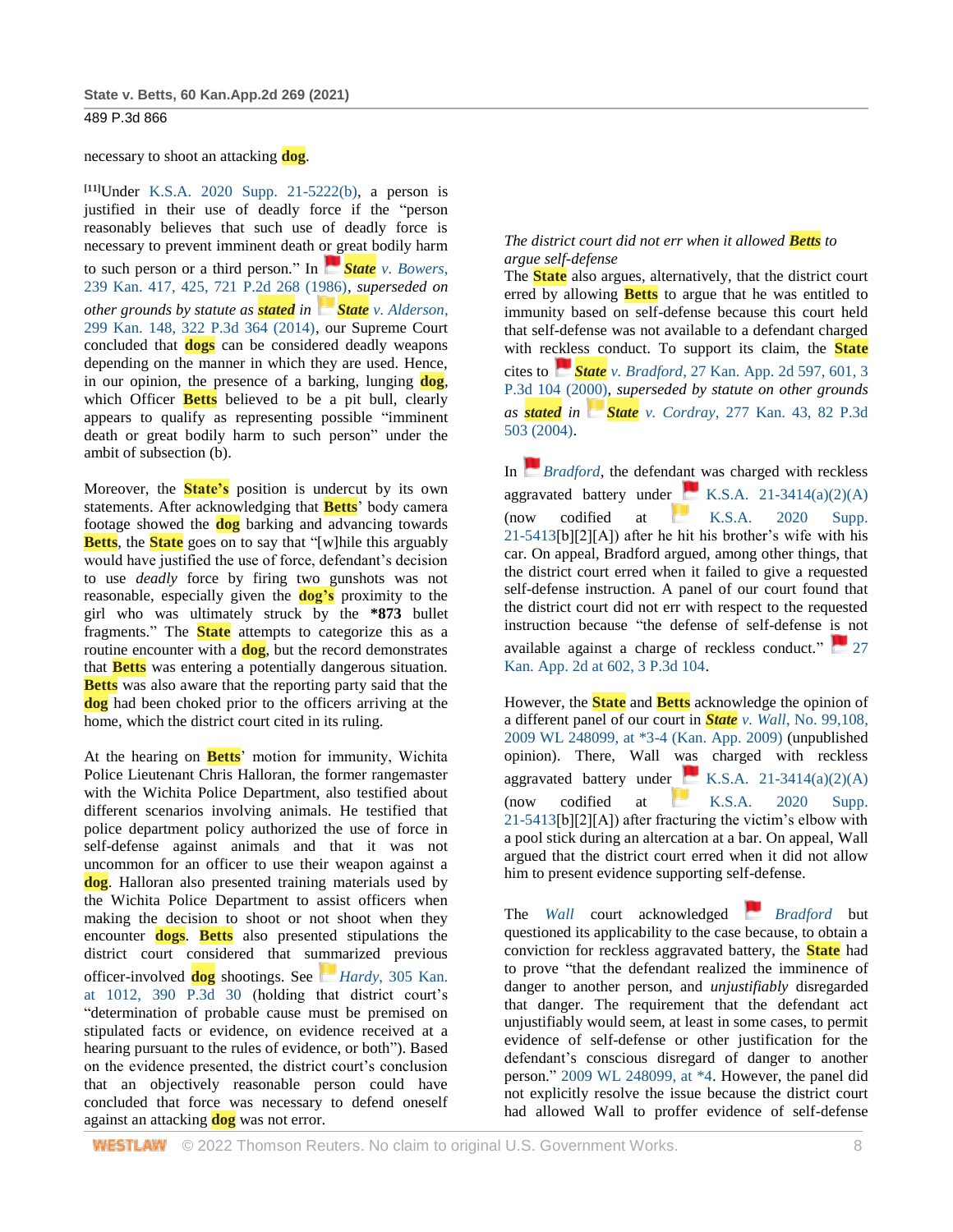despite its indication that self-defense was inadmissible against a charge of reckless aggravated battery. [2009 WL](http://www.westlaw.com/Link/Document/FullText?findType=Y&serNum=2017997130&pubNum=0000999&originatingDoc=I18388680d05411eb9f77ad1f6b0f4bfb&refType=RP&fi=co_pp_sp_999_4&originationContext=document&vr=3.0&rs=cblt1.0&transitionType=DocumentItem&contextData=(sc.Search)#co_pp_sp_999_4)  [248099, at \\*4.](http://www.westlaw.com/Link/Document/FullText?findType=Y&serNum=2017997130&pubNum=0000999&originatingDoc=I18388680d05411eb9f77ad1f6b0f4bfb&refType=RP&fi=co_pp_sp_999_4&originationContext=document&vr=3.0&rs=cblt1.0&transitionType=DocumentItem&contextData=(sc.Search)#co_pp_sp_999_4)

In a more recent decision, *[S](https://1.next.westlaw.com/Link/RelatedInformation/Flag?documentGuid=I49e543905d4111e99c53cd2c0b882f4b&transitionType=InlineKeyCiteFlags&originationContext=docHeaderFlag&Rank=1&ppcid=24b44668aca74585959decee48c31b60&contextData=(sc.Search))tate [v. Edwards](https://1.next.westlaw.com/Link/RelatedInformation/Flag?documentGuid=I49e543905d4111e99c53cd2c0b882f4b&transitionType=InlineKeyCiteFlags&originationContext=docHeaderFlag&Rank=1&ppcid=24b44668aca74585959decee48c31b60&contextData=(sc.Search))*, No. [118,626, 2019 WL 1575717 \(Kan. App.\)](http://www.westlaw.com/Link/Document/FullText?findType=Y&serNum=2047980994&pubNum=0000999&originatingDoc=I18388680d05411eb9f77ad1f6b0f4bfb&refType=RP&originationContext=document&vr=3.0&rs=cblt1.0&transitionType=DocumentItem&contextData=(sc.Search)) (unpublished opinion), *rev. denied* 310 Kan. 1065 (2019), the court discussed the rule pronounced in *[Bradford](https://1.next.westlaw.com/Link/RelatedInformation/Flag?documentGuid=Id36662e0f55811d983e7e9deff98dc6f&transitionType=InlineKeyCiteFlags&originationContext=docHeaderFlag&Rank=1&ppcid=24b44668aca74585959decee48c31b60&contextData=(sc.Search))*. There, Edwards was charged with knowing aggravated battery after he kicked the victim and broke her nose and orbital bone. During trial, Edwards asked the district court to give jury instructions about lesser included offenses, which it did, and the jury later convicted Edwards of **\*874** reckless aggravated battery. On appeal, Edwards argued the district court erred by not instructing the jury on self-defense.

The *[Edwards](https://1.next.westlaw.com/Link/RelatedInformation/Flag?documentGuid=I49e543905d4111e99c53cd2c0b882f4b&transitionType=InlineKeyCiteFlags&originationContext=docHeaderFlag&Rank=1&ppcid=24b44668aca74585959decee48c31b60&contextData=(sc.Search))* panel first concluded that there was not sufficient evidence to support a self-defense instruction. But even if it assumed, for purposes of argument, that there was enough evidence to support a self-defense instruction, the court concluded any such error would have been harmless based on the holding in *[Bradford](https://1.next.westlaw.com/Link/RelatedInformation/Flag?documentGuid=Id36662e0f55811d983e7e9deff98dc6f&transitionType=InlineKeyCiteFlags&originationContext=docHeaderFlag&Rank=1&ppcid=24b44668aca74585959decee48c31b60&contextData=(sc.Search))*. *[E](https://1.next.westlaw.com/Link/RelatedInformation/Flag?documentGuid=I49e543905d4111e99c53cd2c0b882f4b&transitionType=InlineKeyCiteFlags&originationContext=docHeaderFlag&Rank=1&ppcid=24b44668aca74585959decee48c31b60&contextData=(sc.Search))dwards*[, 2019 WL 1575717, at \\*2-3.](https://1.next.westlaw.com/Link/RelatedInformation/Flag?documentGuid=I49e543905d4111e99c53cd2c0b882f4b&transitionType=InlineKeyCiteFlags&originationContext=docHeaderFlag&Rank=1&ppcid=24b44668aca74585959decee48c31b60&contextData=(sc.Search)) The court commented that "[w]hile there have been some minor changes in the Kansas statutes about self-defense and defining reckless conduct since *[Bradford](https://1.next.westlaw.com/Link/RelatedInformation/Flag?documentGuid=Id36662e0f55811d983e7e9deff98dc6f&transitionType=InlineKeyCiteFlags&originationContext=docHeaderFlag&Rank=1&ppcid=24b44668aca74585959decee48c31b60&contextData=(sc.Search))* was decided, the basic concepts remain the same." *[Edwards](https://1.next.westlaw.com/Link/RelatedInformation/Flag?documentGuid=I49e543905d4111e99c53cd2c0b882f4b&transitionType=InlineKeyCiteFlags&originationContext=docHeaderFlag&Rank=1&ppcid=24b44668aca74585959decee48c31b60&contextData=(sc.Search))*, 2019 WL 1575717, at  $*3$ . This court concluded by saying that ["](https://1.next.westlaw.com/Link/RelatedInformation/Flag?documentGuid=Id36662e0f55811d983e7e9deff98dc6f&transitionType=InlineKeyCiteFlags&originationContext=docHeaderFlag&Rank=1&ppcid=24b44668aca74585959decee48c31b60&contextData=(sc.Search)) *[Bradford](https://1.next.westlaw.com/Link/RelatedInformation/Flag?documentGuid=Id36662e0f55811d983e7e9deff98dc6f&transitionType=InlineKeyCiteFlags&originationContext=docHeaderFlag&Rank=1&ppcid=24b44668aca74585959decee48c31b60&contextData=(sc.Search))* continues to accurately **state** Kansas law on this point." *[E](https://1.next.westlaw.com/Link/RelatedInformation/Flag?documentGuid=I49e543905d4111e99c53cd2c0b882f4b&transitionType=InlineKeyCiteFlags&originationContext=docHeaderFlag&Rank=1&ppcid=24b44668aca74585959decee48c31b60&contextData=(sc.Search))dwards*[, 2019 WL 1575717, at \\*3.](https://1.next.westlaw.com/Link/RelatedInformation/Flag?documentGuid=I49e543905d4111e99c53cd2c0b882f4b&transitionType=InlineKeyCiteFlags&originationContext=docHeaderFlag&Rank=1&ppcid=24b44668aca74585959decee48c31b60&contextData=(sc.Search))

In our case, the district court acknowledged precedent from *[Edwards](https://1.next.westlaw.com/Link/RelatedInformation/Flag?documentGuid=I49e543905d4111e99c53cd2c0b882f4b&transitionType=InlineKeyCiteFlags&originationContext=docHeaderFlag&Rank=1&ppcid=24b44668aca74585959decee48c31b60&contextData=(sc.Search))* but ruled that a claim of self-defense can be asserted against a charge of criminal recklessness. But the district court **stated** that its ruling on the issue "of whether self-defense can be asserted against a criminal charge alleging reckless behavior may have been unnecessary and beside the point based upon the plain language of [K.S.A. 21-5231"](http://www.westlaw.com/Link/Document/FullText?findType=L&pubNum=1001553&cite=KSSTS21-5231&originatingDoc=I18388680d05411eb9f77ad1f6b0f4bfb&refType=LQ&originationContext=document&vr=3.0&rs=cblt1.0&transitionType=DocumentItem&contextData=(sc.Search)) because the statute confers true immunity. The district court went on to explain that self-defense and immunity are distinct concepts, and the immunity statute "grants immunity from criminal prosecution whether the **State** claims intentional, knowing, or reckless behavior."

**Betts** argues the **State** has waived this argument because the **State** failed to adequately brief and argue the point on appeal. Alternatively, **Betts** contends that the **State's** claim "that statutory immunity is unavailable based on a prosecutor's selection of a particular criminal charge truly puts the cart before the horse." **Betts** argues that [K.S.A.](http://www.westlaw.com/Link/Document/FullText?findType=L&pubNum=1001553&cite=KSSTS21-5231&originatingDoc=I18388680d05411eb9f77ad1f6b0f4bfb&refType=LQ&originationContext=document&vr=3.0&rs=cblt1.0&transitionType=DocumentItem&contextData=(sc.Search)) 

[2020 Supp. 21-5231](http://www.westlaw.com/Link/Document/FullText?findType=L&pubNum=1001553&cite=KSSTS21-5231&originatingDoc=I18388680d05411eb9f77ad1f6b0f4bfb&refType=LQ&originationContext=document&vr=3.0&rs=cblt1.0&transitionType=DocumentItem&contextData=(sc.Search)) does not discuss culpable mental **states**, and, if a person's use of force is justified under [K.S.A. 2020 Supp. 21-5222,](http://www.westlaw.com/Link/Document/FullText?findType=L&pubNum=1001553&cite=KSSTS21-5222&originatingDoc=I18388680d05411eb9f77ad1f6b0f4bfb&refType=LQ&originationContext=document&vr=3.0&rs=cblt1.0&transitionType=DocumentItem&contextData=(sc.Search)) they are immune from all criminal prosecution for their use of force, regardless of the specific criminal charge.

Both **Betts** and the district court rely in part on our Supreme Court's decision in *[H](https://1.next.westlaw.com/Link/RelatedInformation/Flag?documentGuid=Iac380380098211e7b984d2f99f0977c6&transitionType=InlineKeyCiteFlags&originationContext=docHeaderFlag&Rank=1&ppcid=24b44668aca74585959decee48c31b60&contextData=(sc.Search))ardy*, 305 Kan. 1001, [390 P.3d 30,](http://www.westlaw.com/Link/Document/FullText?findType=Y&serNum=2041235268&pubNum=0004645&originatingDoc=I18388680d05411eb9f77ad1f6b0f4bfb&refType=RP&originationContext=document&vr=3.0&rs=cblt1.0&transitionType=DocumentItem&contextData=(sc.Search)) to come to their conclusions. There, our Supreme Court distinguished between self-defense and immunity, **stating** that " '[s]elf-defense and immunity are clearly distinct concepts. If immunity were the same as self-defense, there would have been no need to adopt a specific immunity statute because [K.S.A. 2014 Supp.](http://www.westlaw.com/Link/Document/FullText?findType=L&pubNum=1001553&cite=KSSTS21-5222&originatingDoc=I18388680d05411eb9f77ad1f6b0f4bfb&refType=LQ&originationContext=document&vr=3.0&rs=cblt1.0&transitionType=DocumentItem&contextData=(sc.Search))  [21-5222](http://www.westlaw.com/Link/Document/FullText?findType=L&pubNum=1001553&cite=KSSTS21-5222&originatingDoc=I18388680d05411eb9f77ad1f6b0f4bfb&refType=LQ&originationContext=document&vr=3.0&rs=cblt1.0&transitionType=DocumentItem&contextData=(sc.Search)) would have sufficed.'  $\frac{1}{2}$  305 Kan. at 1009, [390 P.3d 30.](http://www.westlaw.com/Link/Document/FullText?findType=Y&serNum=2041235268&pubNum=0000458&originatingDoc=I18388680d05411eb9f77ad1f6b0f4bfb&refType=RP&fi=co_pp_sp_458_1009&originationContext=document&vr=3.0&rs=cblt1.0&transitionType=DocumentItem&contextData=(sc.Search)#co_pp_sp_458_1009)

**[12]**Our Supreme Court in *[Hardy](https://1.next.westlaw.com/Link/RelatedInformation/Flag?documentGuid=Iac380380098211e7b984d2f99f0977c6&transitionType=InlineKeyCiteFlags&originationContext=docHeaderFlag&Rank=1&ppcid=24b44668aca74585959decee48c31b60&contextData=(sc.Search))* distinguished self-defense and immunity in procedural terms. After recognizing that the two were distinct concepts, our Supreme Court went on to say: " 'Perhaps most importantly, because [K.S.A. 2014 Supp. 21-5231](http://www.westlaw.com/Link/Document/FullText?findType=L&pubNum=1001553&cite=KSSTS21-5231&originatingDoc=I18388680d05411eb9f77ad1f6b0f4bfb&refType=LQ&originationContext=document&vr=3.0&rs=cblt1.0&transitionType=DocumentItem&contextData=(sc.Search)) grants immunity from arrest and prosecution rather than a mere defense to liability, "it is effectively lost if a case is erroneously permitted to go to trial."  $\cdot$  "  $\cdot$  305 Kan. at [1009, 390 P.3d 30.](http://www.westlaw.com/Link/Document/FullText?findType=Y&serNum=2041235268&pubNum=0000458&originatingDoc=I18388680d05411eb9f77ad1f6b0f4bfb&refType=RP&fi=co_pp_sp_458_1009&originationContext=document&vr=3.0&rs=cblt1.0&transitionType=DocumentItem&contextData=(sc.Search)#co_pp_sp_458_1009) Later, describing the correct procedure for evaluating a claim of immunity, our Supreme Court said that true immunity "carries with it the necessity of a procedural gatekeeping function, typically exercised by a detached magistrate, who will prevent certain cases from ever getting to a trial and a jury."  $305$  Kan. at 1010, [390 P.3d 30.](http://www.westlaw.com/Link/Document/FullText?findType=Y&serNum=2041235268&pubNum=0000458&originatingDoc=I18388680d05411eb9f77ad1f6b0f4bfb&refType=RP&fi=co_pp_sp_458_1010&originationContext=document&vr=3.0&rs=cblt1.0&transitionType=DocumentItem&contextData=(sc.Search)#co_pp_sp_458_1010) But the quoted portions from *[Hardy](https://1.next.westlaw.com/Link/RelatedInformation/Flag?documentGuid=Iac380380098211e7b984d2f99f0977c6&transitionType=InlineKeyCiteFlags&originationContext=docHeaderFlag&Rank=1&ppcid=24b44668aca74585959decee48c31b60&contextData=(sc.Search))* did not directly address whether a defendant could claim self-defense to justify their use of force when self-defense is otherwise unavailable to them as a defense.

There are no Kansas appellate cases which are directly on point to tell us whether a defendant charged with reckless aggravated battery, as **Betts** was, can claim self-defense to support an immunity claim under [K.S.A. 2020 Supp.](http://www.westlaw.com/Link/Document/FullText?findType=L&pubNum=1001553&cite=KSSTS21-5231&originatingDoc=I18388680d05411eb9f77ad1f6b0f4bfb&refType=LQ&originationContext=document&vr=3.0&rs=cblt1.0&transitionType=DocumentItem&contextData=(sc.Search))  [21-5231.](http://www.westlaw.com/Link/Document/FullText?findType=L&pubNum=1001553&cite=KSSTS21-5231&originatingDoc=I18388680d05411eb9f77ad1f6b0f4bfb&refType=LQ&originationContext=document&vr=3.0&rs=cblt1.0&transitionType=DocumentItem&contextData=(sc.Search)) But we think the *[Wall](http://www.westlaw.com/Link/Document/FullText?findType=Y&serNum=2017997130&pubNum=0000999&originatingDoc=I18388680d05411eb9f77ad1f6b0f4bfb&refType=RP&originationContext=document&vr=3.0&rs=cblt1.0&transitionType=DocumentItem&contextData=(sc.Search))* court's approach makes the most sense. *[Wall](http://www.westlaw.com/Link/Document/FullText?findType=Y&serNum=2017997130&pubNum=0000999&originatingDoc=I18388680d05411eb9f77ad1f6b0f4bfb&refType=RP&originationContext=document&vr=3.0&rs=cblt1.0&transitionType=DocumentItem&contextData=(sc.Search))* noted that the crime of reckless aggravated battery required the **State** to prove that the defendant realized the imminence of danger and then *unjustifiably* disregarded that danger. [2009 WL 248099,](http://www.westlaw.com/Link/Document/FullText?findType=Y&serNum=2017997130&pubNum=0000999&originatingDoc=I18388680d05411eb9f77ad1f6b0f4bfb&refType=RP&originationContext=document&vr=3.0&rs=cblt1.0&transitionType=DocumentItem&contextData=(sc.Search))  [at \\*4.](http://www.westlaw.com/Link/Document/FullText?findType=Y&serNum=2017997130&pubNum=0000999&originatingDoc=I18388680d05411eb9f77ad1f6b0f4bfb&refType=RP&originationContext=document&vr=3.0&rs=cblt1.0&transitionType=DocumentItem&contextData=(sc.Search)) We agree with the *[Wall](http://www.westlaw.com/Link/Document/FullText?findType=Y&serNum=2017997130&pubNum=0000999&originatingDoc=I18388680d05411eb9f77ad1f6b0f4bfb&refType=RP&originationContext=document&vr=3.0&rs=cblt1.0&transitionType=DocumentItem&contextData=(sc.Search))* panel, and the district court in our case, that whether a defendant acted unjustifiably should permit evidence of self-defense or other justification for the defendant's conscious **\*875** disregard of danger to a person, including danger to the defendant themself.

**[13]**Again, the immunity statute **states**, in part, that "[a]